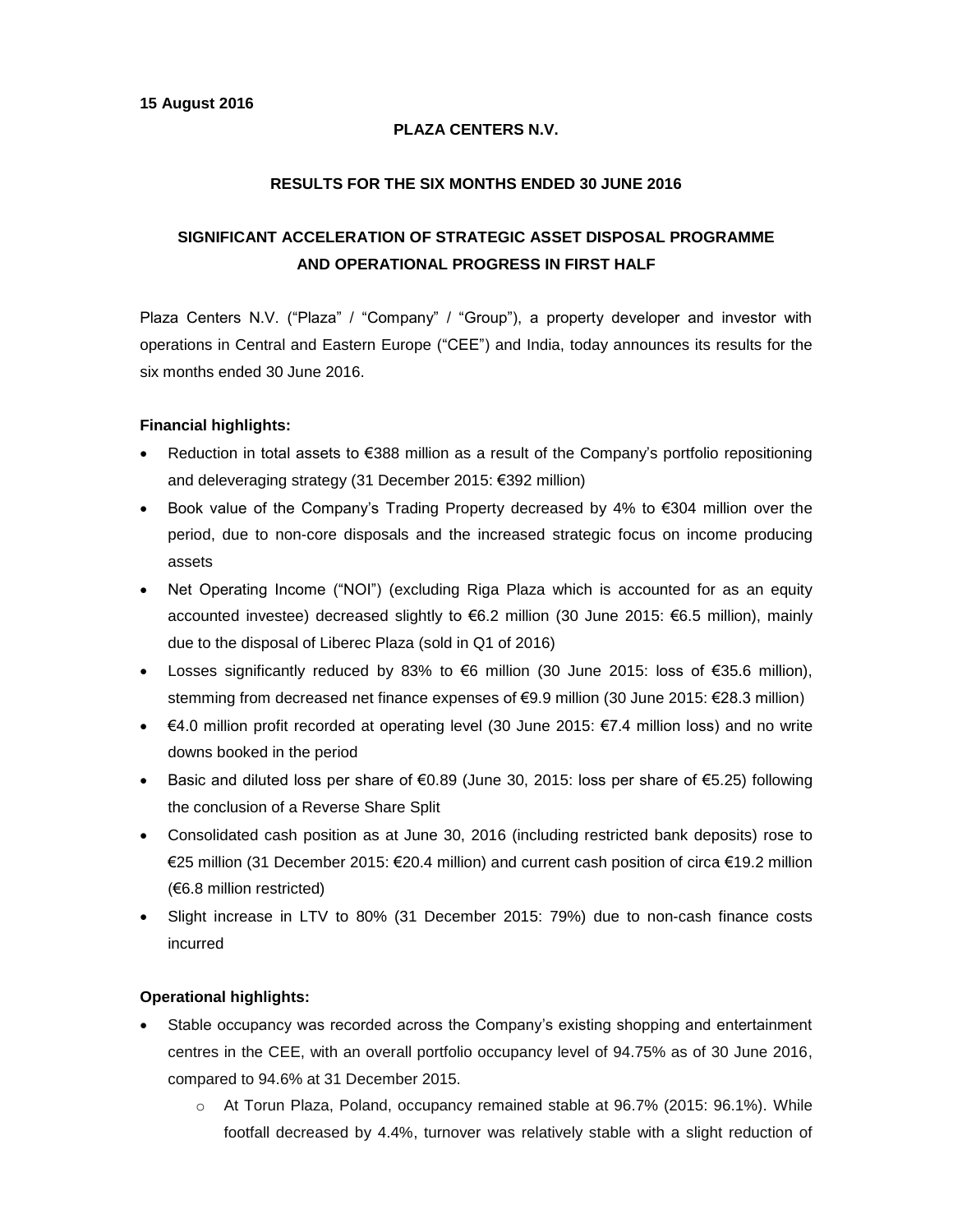0.5% on the same period in 2015. Considerable letting success was recorded, with several new tenants being signed to the scheme, including Sizeer, Pharmaland, Swiat Ksiazki, Concept Store, Resto Design (home interiors) and Rainbow Tours, while a number of existing tenants, such as Deichmann, Mohito and Reserved, took on additional space. In addition, a significant number of existing tenants including, Lee Wrangler, Bytom and Swiss have extended their leases.

- o In Latvia, Riga Plaza's occupancy level increased slightly to 98% (2015: 97%). Vacancies arising from the exit of certain retail brands from the Latvian market have been filled. A 5.3% increase in turnover was recorded, along with a 1.5% increase in footfall, compared to the same period in 2015. Five new tenants have opened shops in first half of 2016, while a further two lease agreements were signed in the period.
- o Suwalki Plaza, Poland continues to deliver a strong performance. While occupancy decreased slightly to 95.4% (2015: 96.5%), turnover was up 21.8% in the first six month of 2016, while footfall increased by 10.5%, compared to the same period in 2015.
- o Zgorzelec Plaza, Poland recorded an 8.6% increase in turnover compared to the same period in 2015, while footfall has increased by 8.5%. Occupancy remained unchanged at 88.9%.
- In April, Dori Keren was appointed to the role of Acting Chief Executive Officer and will become Chief Executive Officer on 1 January 2017.

#### **Progress in portfolio rationalisation:**

In the first six months of 2016 and to the date of this announcement, Plaza has received net proceeds of €21.5 million from sales transactions. The disposals form part of the Company's ongoing strategy to dispose of non-core and mature assets, to refocus on development projects, as well as to reduce the Company's debt.

- Disposal of a 23,880 sqm site in Slatina, Romania in March for €0.66 million, consistent with the asset's last reported book value. In line with the Company's stated restructuring plan, 75% of the cash proceeds were distributed to the Company's bondholders as an early repayment.
- Sale of a subsidiary holding Liberec Plaza, in the Czech Republic, on 31 March 2016 for €9.5 million. Following net asset value adjustments related to the subsidiary's balance sheet, the Company received a net amount of  $\epsilon$ 9.37 million. The majority of the proceeds from the sale (€8.5 million, reflecting 100% of the outstanding loan) were repaid to Plaza Centers Enterprises B.V. ("PCE"), a wholly owned subsidiary of Plaza, on account of the bank loan PCE acquired in September 2015 (the bank loan was provided to the SPV, the holding and operating company of Liberec Plaza). Almost €1 million of surplus cash flow was delivered by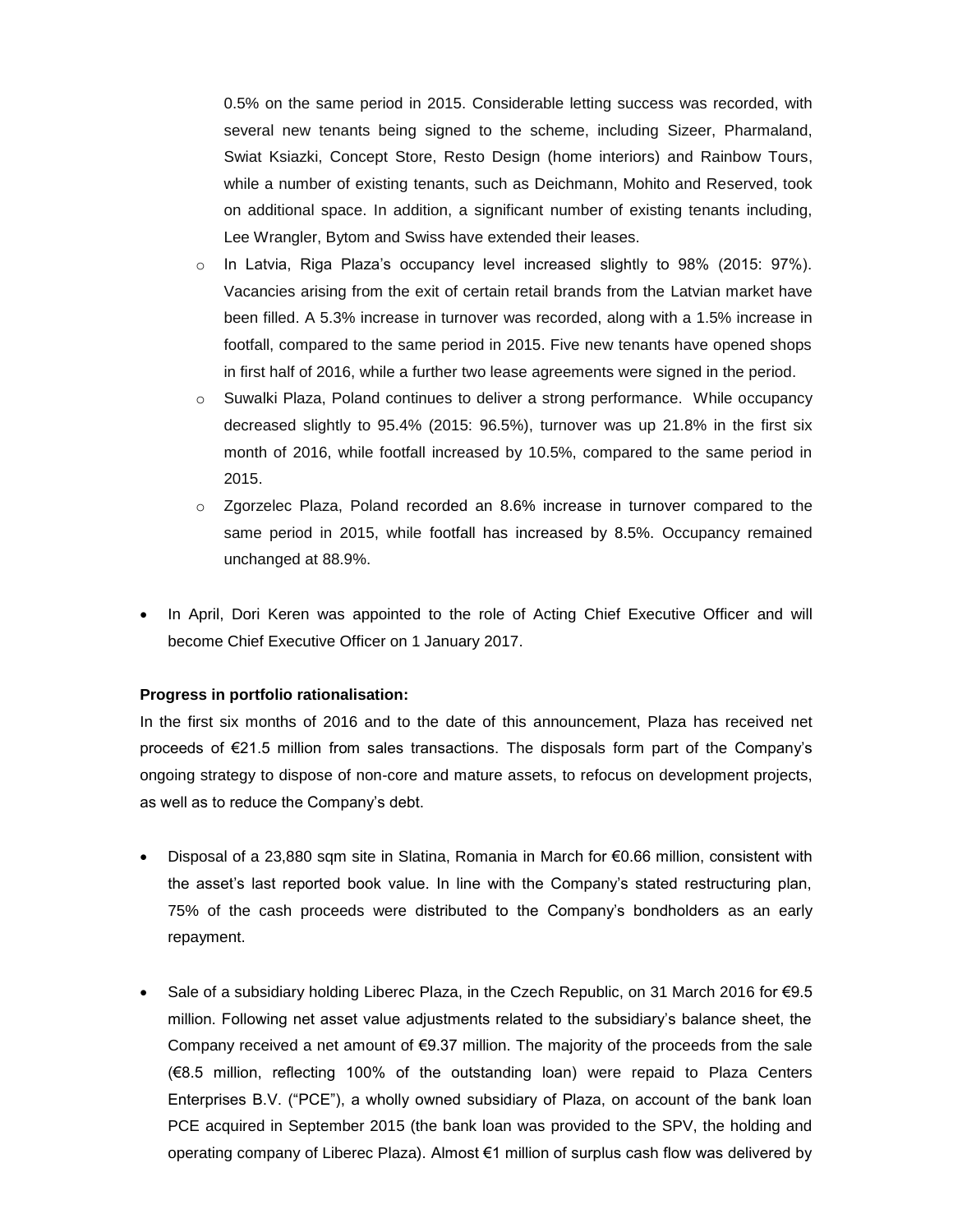the disposal, after the settlement of the loan and at least 75% of the net proceeds were distributed to the Company's bondholders in line with the Company's stated restructuring plan.

- A binding pre-agreement to sell a 15,000 sqm development plot in Piraeus, near Athens, Greece, for €4.7 million was signed in April 2016. The sale agreement with a third party developer is subject to certain conditions being met, including due diligence which has up to six months to complete. The purchaser has provided a corporate guarantee to secure the transaction for 10% of the consideration. Upon completion of the disposal, 75% of the net cash proceeds will be distributed to Plaza's bondholders.
- A subsidiary of Plaza, in which the Company has a 50% stake, entered into a business sale agreement in May for the disposal of Riga Plaza to a global investment fund. The agreement reflects a value for the business of circa €93.4 million (reflecting 100% of the asset value), which is in line with the last reported book value. 75% of the net cash proceeds from Plaza's share of the sale (expected to be circa €19 million, following the repayment of the bank loan associated with the business of circa €55 million (reflecting 100%)), will be distributed to bondholders within the quarter following the closing. The closing of the transaction is subject to several conditions precedent, all of which are expected to be fulfilled by the end of September 2016.
- Disposal of the Company's wholly owned subsidiary which held the "MUP" plot and related real estate in Belgrade, Serbia, for €15.9 million (to be received in several tranches), well above the book value of circa €13.5 million. The sale was completed on 29 June 2016. In addition to the €15.9 million transaction consideration, Plaza will also be entitled to an additional pending payment of €600,000 once the purchaser successfully develops at least 69,000 sqm above ground. Upon the receipt of each stage payment, 75% of the net cash proceeds will be distributed to Plaza's bondholders in the following quarter.
- On 26 June 2016 Plaza signed a €42.5 million loan agreement with a consortium of banks led by the Hungarian bank OTP Bank Plc to support the development of Belgrade Plaza (Visnjicka) shopping centre, which is on schedule to open in the first half of 2017. The 32,000 sqm GLA development is currently over 55% pre-let and heads of terms have been agreed on a further 15% of space. The centre will be anchored by a supermarket, a multi-screen cinema complex and major international brands.
- On 28 June 2016 the Company signed an agreement for the sale of a 20,700 sqm plot of land in Lodz, Poland, to a residential developer, for €2.4 million. The conditional agreement will be followed by a transfer agreement which is expected to be signed by the end of August 2016. 26% of the site was previously sold in two separate transactions completed in 2015 and 2016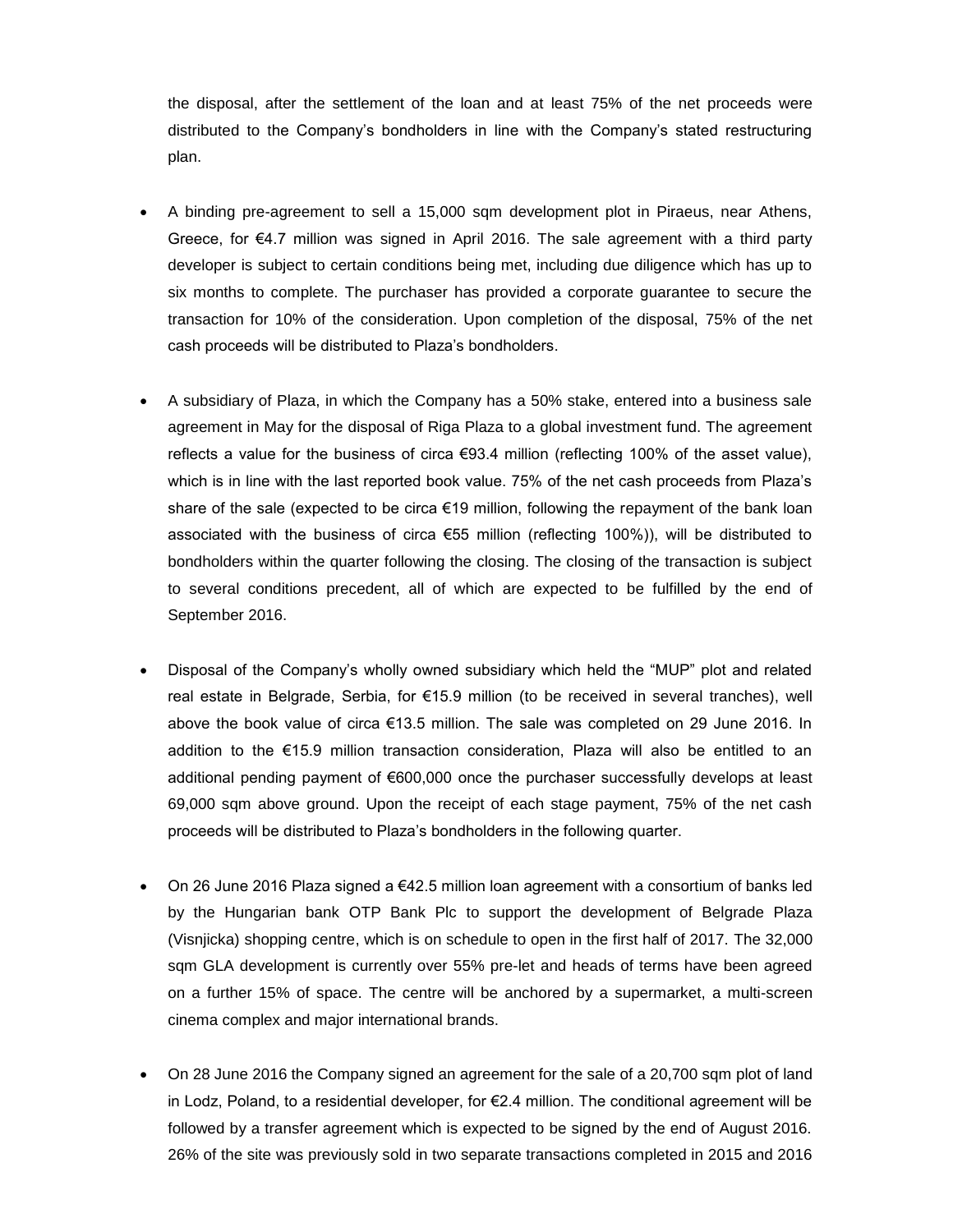for a total value of €1.2 million. Following these transactions Plaza still owns 4,000 sqm of land for future value realisation. In line with the Company's stated restructuring plan, 75% of the net cash proceeds from the sale will be distributed to Plaza's bondholders within the quarter following the receipt of each cash installment.

- On 30 June 2016 Plaza signed a Debt Repayment Agreement ("DRA") with the financing bank (the "Bank") of Zgorzelec Plaza in Poland. As part of the DRA, Plaza will make a payment of €1.1 million (in escrow) to the Bank and the Bank will deposit (in escrow) Release Letters for:
	- i. releasing a mortgage in favour of the Bank from a plot of land of Plaza in the city of Leszno, Poland;
	- ii. releasing of a recourse right obligation (of €1.1 million) under the corporate guarantee of Plaza and an additional subsidiary of Plaza;
	- iii. subordination agreement; and
	- iv. submission for enforcement on the loan.

On conclusion of the transaction, which is on schedule for 15 September 2016, Plaza expects to recognise an accounting profit of circa €10 million.

### **Key highlights since the period end:**

- The Company announced that it has signed a non-binding Letter of Intent ("LOI") with a global investment fund (the "Purchaser") regarding the sale of the Torun Plaza and Suwałki Plaza shopping and entertainment centres in Poland (together the "Portfolio") for a total agreed value of €121 million. The agreed value is subject to price adjustments based on the performance of the malls (Net Operating Income) and the upside amount is capped at  $\epsilon$ 7.3 million. As of the reporting date the aggregate bank loan balance of the two shopping centres is circa  $\epsilon$ 72 million. While there is no certainty that the transaction will go ahead, the disposal is currently expected to complete by the end of October 2016.
- Disposal of an 18,400 sqm plot in a suburb of Ploiesti, Romania to a local investor for €280,000. Upon completion of the disposal 75% of the net cash proceeds will be distributed to Plaza's bondholders.
- An Indian subsidiary ("SPV") of Elbit Plaza India Real Estate Holdings Limited (in which Plaza holds a 50% stake with its joint venture partner, Elbit Imaging Ltd.) signed a Joint Development Agreement relating to its 74.7 acre plot in Chennai, India, to confer the property development rights to a reputable local developer. The SPV will receive 73% of the total revenues from the plotted development and 40% of the total revenues from the eventual sale of the fully constructed residential units in instalments subject to development milestones.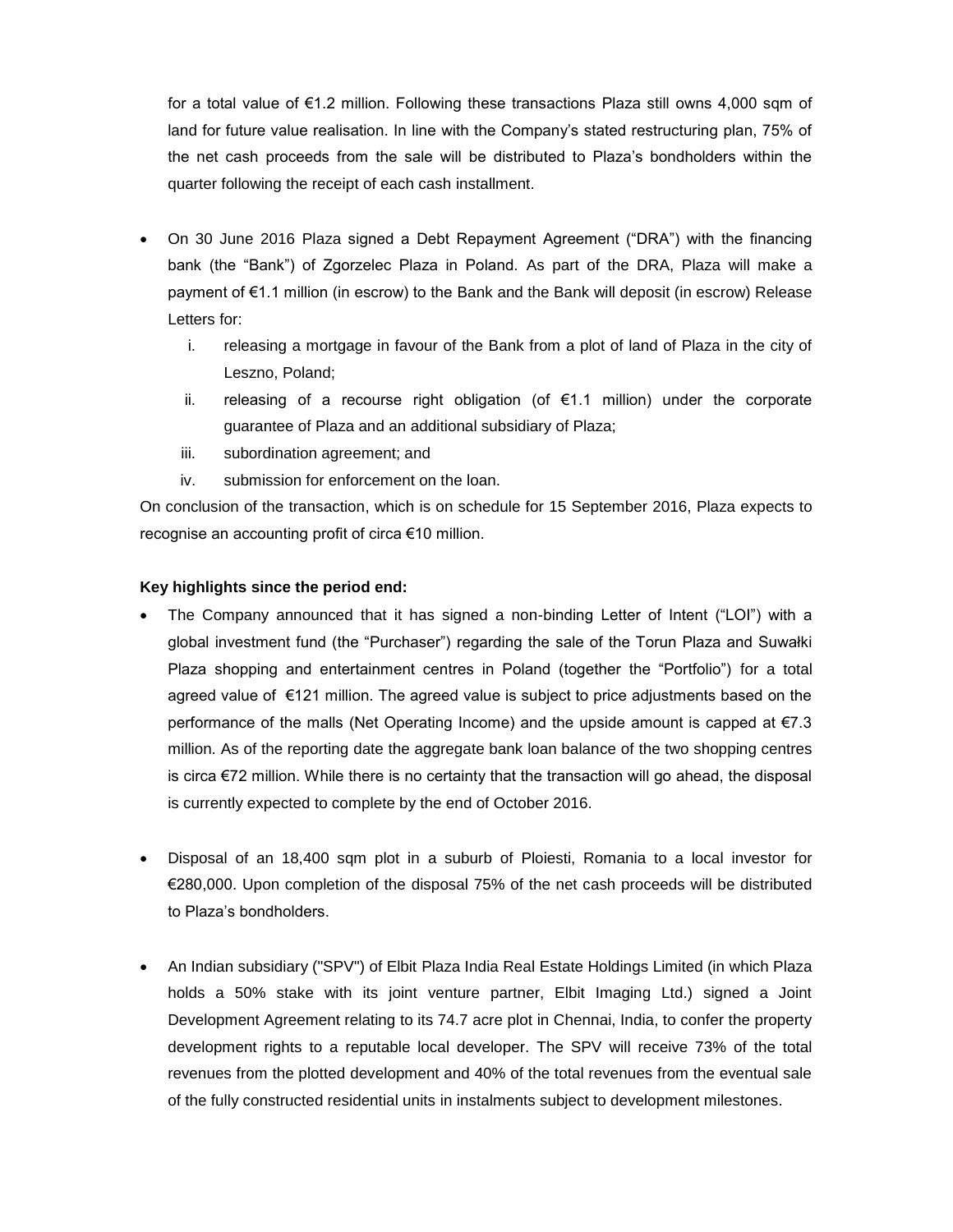#### **Commenting on the results, acting CEO Dori Keren said:**

"The first six months of 2016 have been another extremely busy period for Plaza. We have continued with our deleveraging and refocusing programme. Plaza has undertaken over €166 million of disposals since the approval of the restructuring plan and we have made good strides in our efforts to reposition the portfolio so that it is more focused on higher quality income producing assets and development projects.

"Alongside this, our commitment to the implementation of the restructuring plan is clear, having returned over NIS 104 million to our bondholders since the plan was approved in July 2014, and we are on track to return at least another NIS 330 million in the second half of the year. With our core markets in the CEE delivering a robust performance, we have a good level of comfort in our outlook for the remainder of the year."

#### *For further details, please contact:*

| <b>Plaza</b>                     |                   |
|----------------------------------|-------------------|
| Dori Keren, acting CEO           | + 48 22 231 99 00 |
| Eitan Farkas. Financial Director | +36 1 462 7140    |

#### **FTI Consulting**

|  |  | Dido Laurimore / Claire Turvey / Tom Gough | +44 (0)20 3727 1000 |
|--|--|--------------------------------------------|---------------------|
|--|--|--------------------------------------------|---------------------|

#### **Notes to Editors**

**Plaza Centres N.V.** (www.plazacenters.com) is a emerging markets developer of shopping and entertainment centres with operations in Central and Eastern Europe and India. It focuses on constructing new centres and, where there is significant redevelopment potential, redeveloping existing centres in both capital cities and important regional centres. The Company is dual listed on the Main Board of the London Stock Exchange and, as of 19 October 2007, the Warsaw Stock Exchange (LSE: "PLAZ", WSE: "PLZ/PLAZACNTR"). Plaza Centers N.V. is an indirect subsidiary of Elbit Imaging Ltd. ("EI"), an Israeli public company whose shares are traded on both the Tel Aviv Stock Exchange in Israel and the NASDAQ Global Market in the United States. It has been active in real estate development in emerging markets for over 20 years.

#### **Forward-looking statements**

This press release may contain forward-looking statements with respect to Plaza Centers N.V. future (financial) performance and position. Such statements are based on current expectations, estimates and projections of Plaza Centers N.V. and information currently available to the company. Plaza Centers N.V. cautions readers that such statements involve certain risks and uncertainties that are difficult to predict and therefore it should be understood that many factors can cause actual performance and position to differ materially from these statements. Plaza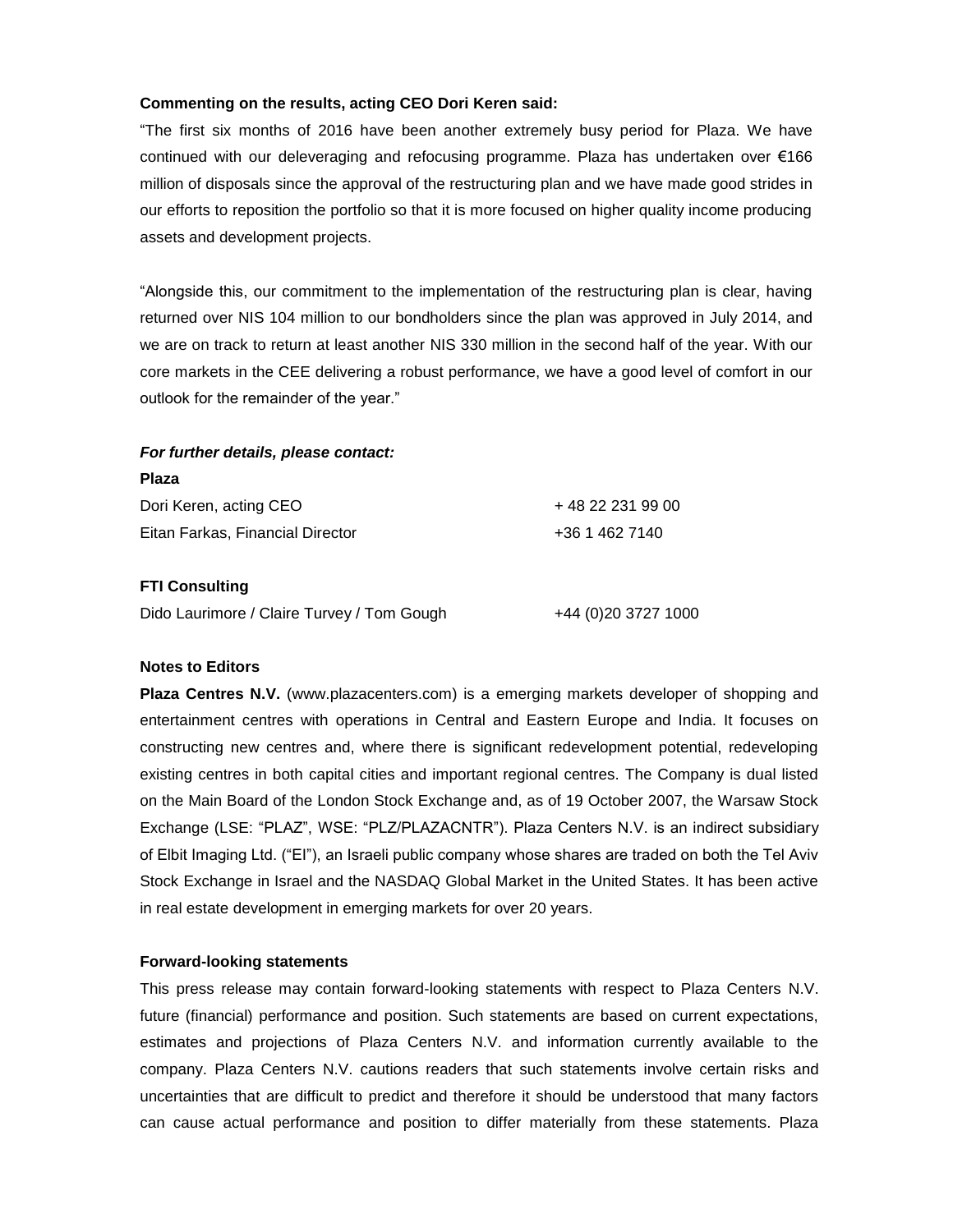Centers N.V. has no obligation to update the statements contained in this press release, unless required by law.

#### **MANAGEMENT STATEMENT**

The first half of 2016 has been an intensive period for the Company with over €21million of net proceeds recorded in the period and to the date of this announcement. Since the approval of the debt restructuring plan in July 2014 the disposal of 13 non-core or mature assets, with a total value of €104 million, has been successfully concluded, delivering €47 million of net proceeds. The work we have been undertaking has been guided by an overarching strategy which aims to refocus the Company's portfolio towards core, quality income producing assets and developments in key locations which have a high income potential.

At the same time, we have been mindful of our debt position and our obligations to our bondholders, and in the last 18 months we have returned over NIS 104 million to our bondholders and we expect to be in a position to return at least another NIS 330 million in the second half of the year, and in accordance with the accepted restructuring plan be eligible for one year deferral of principal repayments of the bonds. A detailed Cash Flow forecast is enclosed in the Condensed Consolidated Interim Financial Information of the Company for 30 June 2016.

Operationally, we continue to see a robust performance from our core portfolio of shopping and entertainment centres in CEE. In particular, our Polish shopping centres have delivered growth across all metrics and especially in turnover, while Riga Plaza continues to perform solidly. Our ability to improve the quality of income and tenant covenants, deliver additional space for existing tenants and extend lease agreements, as described previously in the operational highlights section, is indicative of the appetite for space in our shopping centres as a result of their high performance levels.

This operational performance is set against the backdrop of CEE markets which are faring well, showing steady growth and a good level of consumer optimism. This is especially true of Romania and Poland and with a positive outlook for our core markets.

#### **Results**

As a result of non-cash finance costs (€7.0 million) incurred during the first half of the year, Plaza recorded a €6 million loss attributable to the shareholders of the Company. This was a considerable reduction on the losses reported in the first half of 2015 (loss in six months to 30 June 2015: €36 million). The reduction in finance costs has resulted mainly from the amortisation of the discount created upon the conclusion of the restructuring plan.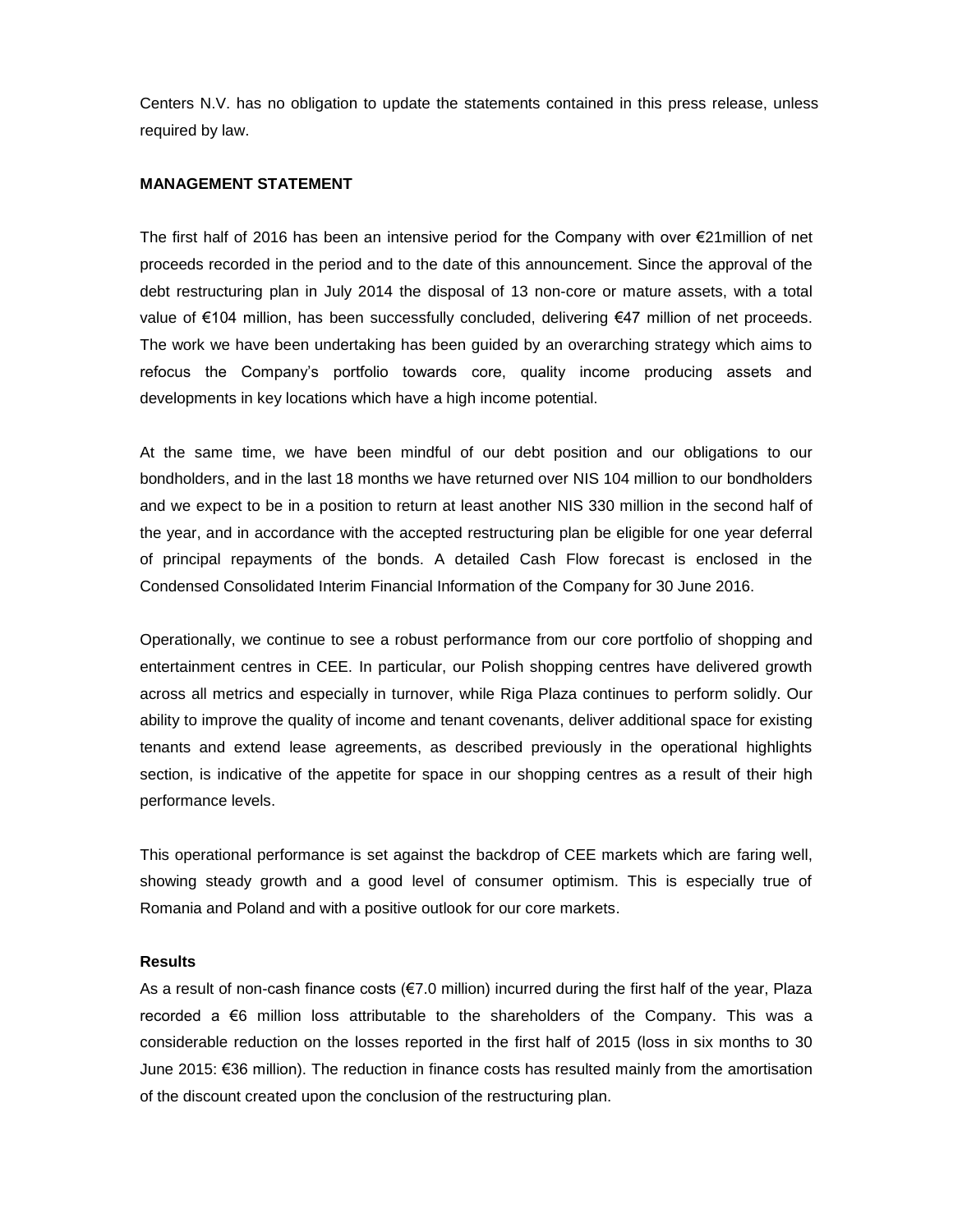First half revenue from the operating shopping centres was €8.4 million (H1 2015: €9.8 million), with the reduction, due to the disposal of Liberec Plaza in Czech Republic in March 2016 and Koregaon Park in March 2015.

Group Net Operating Income ("NOI") decreased in the first six months of 2016 to €8.0 million (H1 2015: €8.3 million) (including Riga Plaza which is accounted for as equity accounted investee), mainly due to the abovementioned disposal of the Liberec Plaza.

The consolidated cash position as at June 30, 2016 (including restricted bank deposits, short term deposits and held for trading financial assets) was €25 million (31 December 2015: €20 million) and the current cash position is circa €19.2 million (€6.8 million restricted).

#### **Portfolio progress**

The Company's portfolio of 19 assets comprises 14 development projects, four operational shopping and entertainment centres and one office building. As at 15 August 2016, 17 assets are located across Central and Eastern Europe and two are in India, the full detail is as follows:

|                 | Number of assets (CEE and India) |                                                           |                |
|-----------------|----------------------------------|-----------------------------------------------------------|----------------|
| Location        | <b>Active</b>                    | In sales negotiation /<br>under development /<br>planning | <b>Offices</b> |
| Romania         |                                  | 4                                                         | ۰              |
| India           |                                  | $\overline{2}$                                            | ۰              |
| Poland          | 3                                | $\overline{4}$                                            | ٠              |
| Hungary         |                                  | 1                                                         | 1              |
| Serbia          |                                  | 1                                                         | ٠              |
| <b>Bulgaria</b> |                                  | 1                                                         | ۰              |
| Greece          |                                  | 1                                                         | ۰              |
| Latvia          |                                  | ٠                                                         | ۰              |
| <b>Total</b>    | $\overline{\mathbf{4}}$          | 14                                                        | 1              |

### **Liquidity & Financing**

Plaza ended the period with a consolidated cash position (including restricted bank deposits, short term deposits and held for trading financial assets) of €25 million, compared to €20 million at the end of 2015.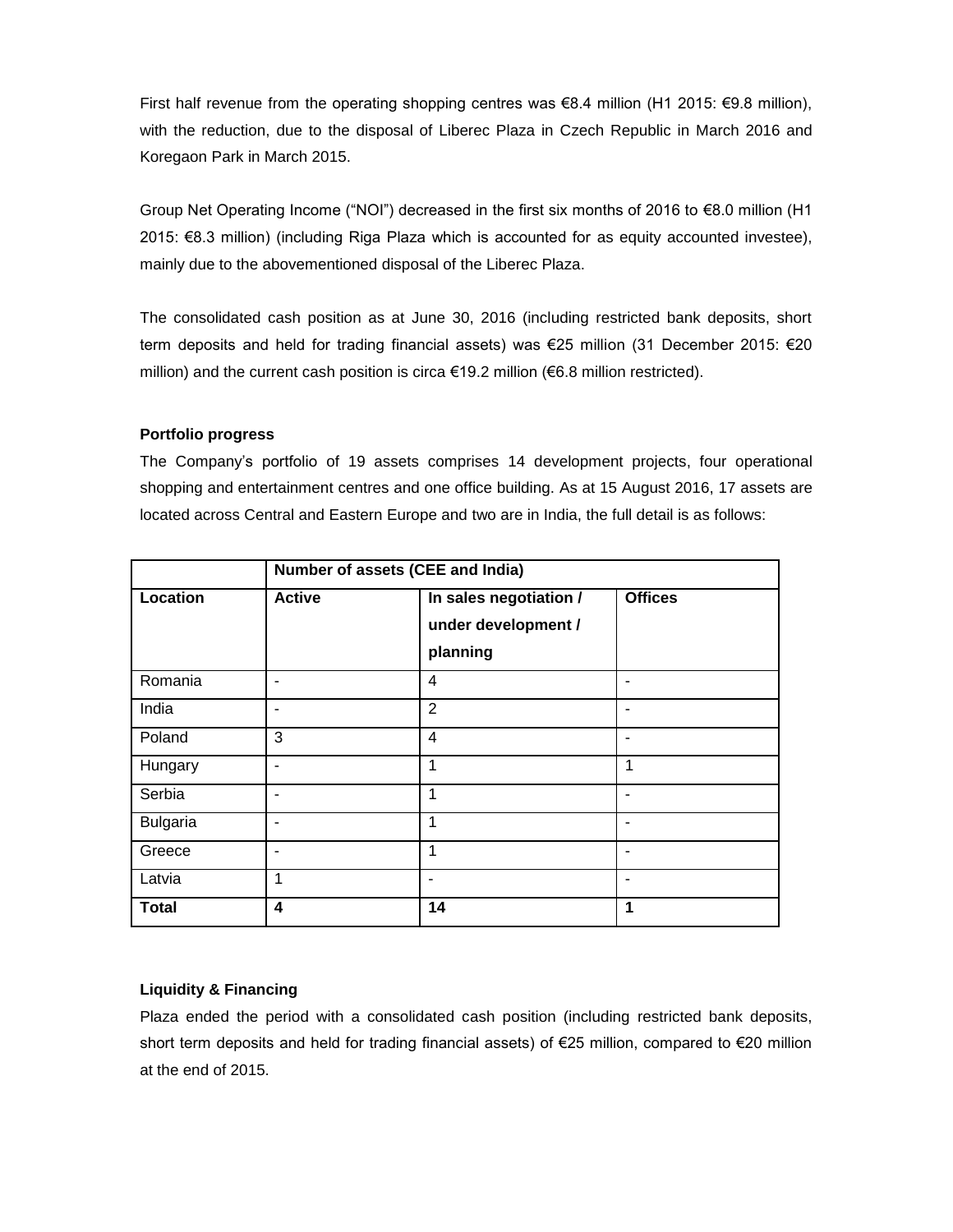The Group continues to pursue a conservative financing policy and has made good progress. This includes the planned deleveraging of Zgorzelec Plaza through the sale of the Zgorzelec SPV as agreed with the financing bank.

#### **Strategy and Outlook**

The management intends to maintain the momentum we have built up behind the implementation of the portfolio repositioning strategy, to create a portfolio of income producing assets that will support the delivery of our obligations to our bondholders and to bring value to our shareholders.

We are cognisant of the fact that there is a significant amount of work ahead of us in terms of improving the debt position and capital structure of the Company in order to deliver meaningful shareholder value, but, with a favourable backdrop in the economies and markets where we operate, we are confident that with our experienced team and professional abilities we are on the right path to achieving this.

#### **OPERATIONAL REVIEW**

Over the course of the year to date, Plaza has continued to make good progress against its operational and strategic objectives, delivering strong turnover, footfall and occupancy at a portfolio level and securing a number of new high profile tenants through the application of intensive asset management skills at its four operating shopping centres. The status of the 14 development projects is outlined in the table below.

A stable occupancy level was recorded across the Company's shopping and entertainment centres in the CEE, with the overall portfolio occupancy level increasing slightly to 94.75% as at 30 June 2016, compared to 94.6% at 31 December 2015. Footfall was strong across the portfolio as asset management initiatives continued to support the performance of the assets, which also delivered improved income across the four assets.

| <b>Asset/Project</b> | Location             | Nature of asset                                     | <b>Size</b><br>sqm (GLA) | Plaza's<br>effective<br>ownership<br>% | Status (*)                                  |
|----------------------|----------------------|-----------------------------------------------------|--------------------------|----------------------------------------|---------------------------------------------|
|                      |                      | <b>Operating Shopping and Entertainment Centres</b> |                          |                                        |                                             |
| Suwalki Plaza        | Suwalki,<br>Poland   | Retail & entertainment<br>scheme                    | 20,000                   | 100                                    | Operating,<br>opened in May<br>2010         |
| Zgorzelec<br>Plaza   | Zgorzelec,<br>Poland | Retail & entertainment<br>scheme                    | 13,000                   | 100                                    | Operating,<br>opened in<br>March 2010       |
| Torun Plaza          | Torun,<br>Poland     | Retail & entertainment<br>scheme                    | 40,000                   | 100                                    | Operating,<br>opened in<br>November<br>2011 |

The Company's current assets and pipeline projects are summarised in the table below: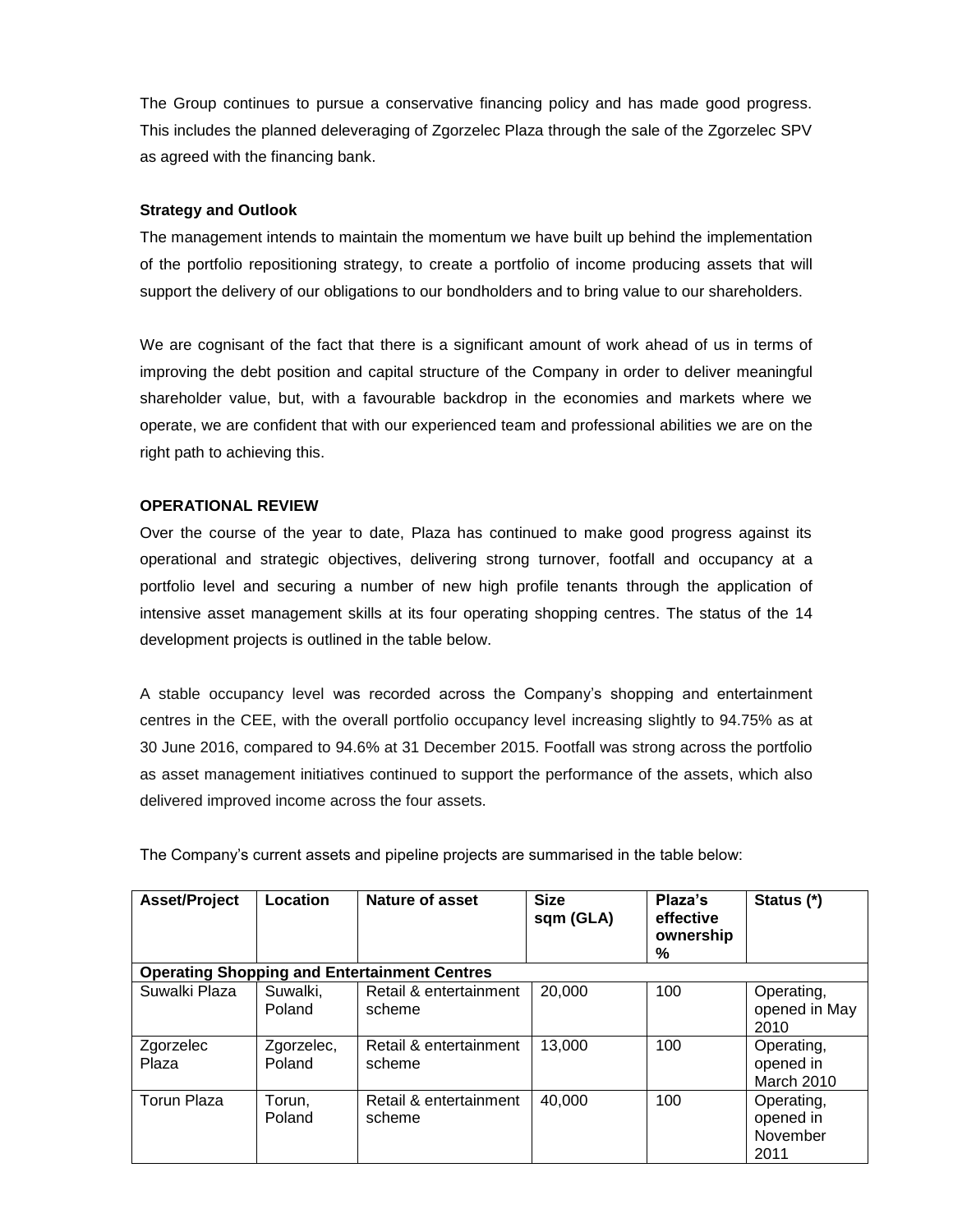| Riga Plaza                          | Riga,<br>Latvia               | Retail & entertainment<br>scheme                             | 49,000                                             | 50  | Operating;<br>opened in<br>March, 2009.<br>Sale<br>Agreement<br>signed in May<br>2016       |
|-------------------------------------|-------------------------------|--------------------------------------------------------------|----------------------------------------------------|-----|---------------------------------------------------------------------------------------------|
| <b>Development Assets</b>           |                               |                                                              |                                                    |     |                                                                                             |
| Casa Radio                          | Bucharest,<br>Romania         | Mixed-use retail, hotel<br>and leisure plus office<br>scheme | 467,000<br>(GBA<br>including<br>parking<br>spaces) | 75  | In planning<br>and permitting<br>phase                                                      |
| Timisoara<br>Plaza                  | Timisoara,<br>Romania         | Retail & entertainment<br>scheme                             | 38,000                                             | 100 | Construction<br>scheduled to<br>commence in<br>2016;<br>completion<br>scheduled for<br>2018 |
| Belgrade Plaza<br>(Visnjicka)       | Belgrade,<br>Serbia           | Retail & entertainment<br>scheme                             | 32,000                                             | 100 | Construction<br>commenced in<br>2015;<br>completion<br>scheduled for<br>H1 2017             |
| <b>Operational Office Buildings</b> |                               |                                                              |                                                    |     |                                                                                             |
| David House                         | Budapest,<br>Hungary          | Office                                                       | 2,000                                              | 100 | Operational<br>office                                                                       |
| <b>Pipeline Projects</b>            |                               |                                                              |                                                    |     |                                                                                             |
|                                     |                               |                                                              | Plot Size (sqm)                                    |     |                                                                                             |
| Kielce Plaza                        | Kielce,<br>Poland             | Retail & entertainment<br>scheme                             | 25,000                                             | 100 | Planning and<br>feasibility<br>examination                                                  |
| Lodz Plaza                          | Lodz,<br>Poland               | Retail & entertainment<br>scheme                             | 61,500                                             | 100 | Planning and<br>feasibility<br>phase                                                        |
| Leszno Plaza                        | Leszno,<br>Poland             | Retail & entertainment<br>scheme                             | 18,000                                             | 100 | Planning and<br>feasibility<br>examination                                                  |
| Lodz<br>(Residential)               | Lodz,<br>Poland               | Residential scheme                                           | 4,000                                              | 100 | Under sale<br>process; Circa<br>29,000 sqm<br>was sold<br>during 2015-<br>2016              |
| Arena Plaza<br>Extension            | Budapest,<br>Hungary          | Office/Hotel scheme                                          | 22,000 (land<br>use right)                         | 100 | Planning and<br>feasibility<br>examination                                                  |
| Csiki Plaza                         | Miercurea<br>Ciuc,<br>Romania | Retail & entertainment<br>scheme                             | 36,500                                             | 100 | Planning and<br>feasibility<br>examination                                                  |
| Constanta<br>Plaza                  | Constanta,<br>Romania         | Retail & entertainment<br>scheme                             | 26,500                                             | 100 | Planning and<br>feasibility<br>examination                                                  |
| Shumen Plaza                        | Shumen,<br><b>Bulgaria</b>    | Retail & entertainment<br>scheme                             | 26,000                                             | 100 | Planning and<br>feasibility<br>examination                                                  |
| Pireas Plaza                        | Athens,                       | Retail/Offices                                               | 15,000                                             | 100 | A binding sale                                                                              |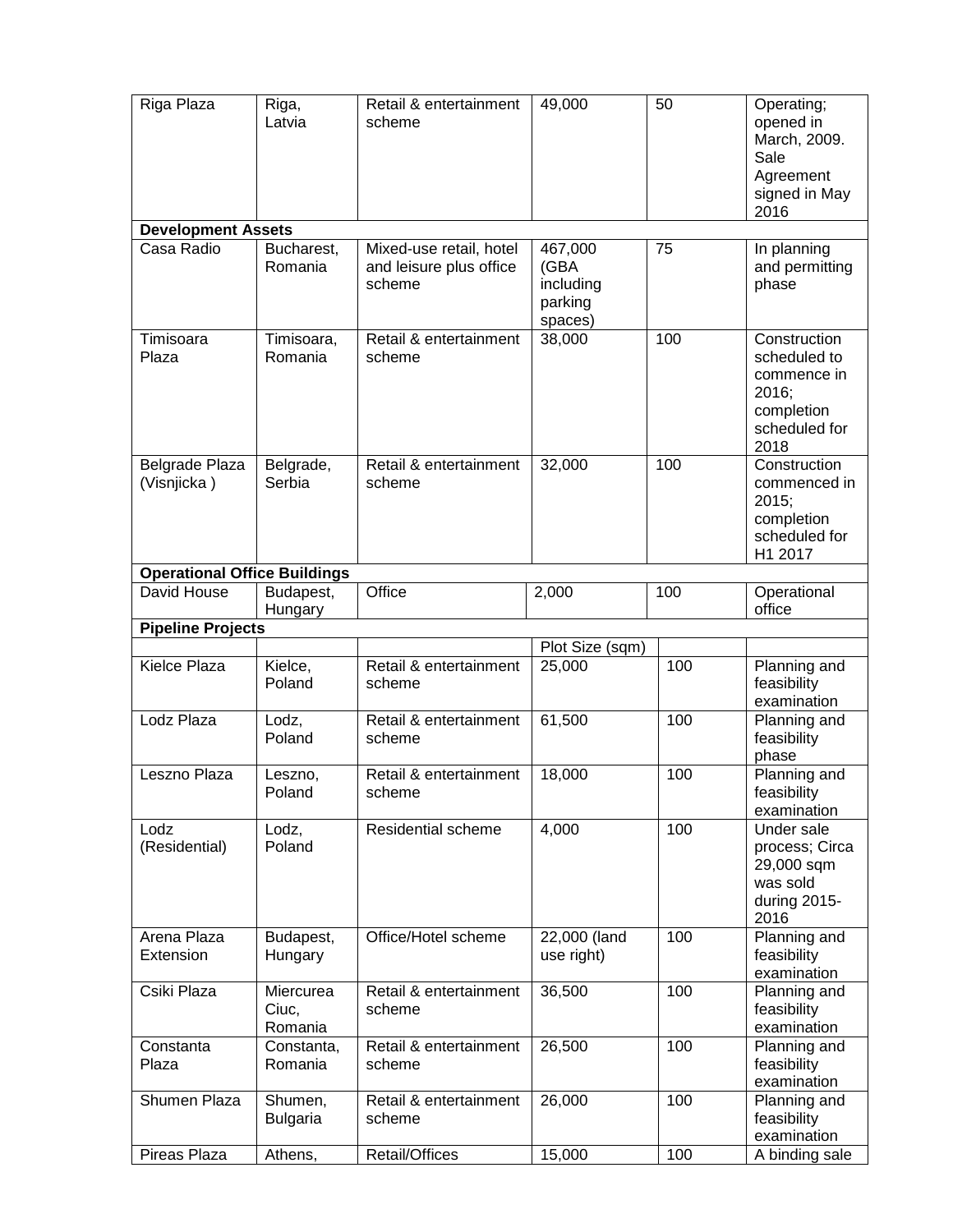|           | Greece              |                           |         |    | agreement<br>was signed,<br>subject to<br>certain<br>conditions |
|-----------|---------------------|---------------------------|---------|----|-----------------------------------------------------------------|
| Bangalore | Bangalore,<br>India | <b>Residential Scheme</b> | 218,500 | 25 | Planning and<br>feasibility<br>examination                      |
| Chennai   | Chennai,<br>India   | <b>Residential Scheme</b> | 302,400 | 50 | JDA was<br>signed in<br>August 2016                             |

(\*) all completion dates of the projects are subject to securing external financing and securing sufficient tenant's demand.

Projects that are classified as "Under planning and feasibility examination" also have potential to be sold as land.

Details of major activities by country are as follows:

#### *Poland*

In August 2016, Plaza signed a non-binding Letter of Intent ("LOI") with a global investment fund (the "Purchaser") regarding the sale of the Torun Plaza and Suwałki Plaza shopping and entertainment centres in Poland (together the "Portfolio"). The total agreed value of the Portfolio is €121 million. The agreed value is subject to price adjustments based on the performance of the malls (Net Operating Income) and the upside amount is capped at €7.3 million. As of the reporting date the aggregated bank loan balance of the two shopping centres is circa €72 million. The disposal is currently expected to complete by the end of October 2016. Under the terms of the LOI, the Portfolio will remain under Plaza's management until 31 December 2017, during which time the Company will continue to implement its asset management plans to further optimise the tenant mix and improve the rental income and the NOI. At this point in time, there is no certainty that the transaction will be completed. Plaza will update the market on the progress of the transaction as appropriate.

#### *Romania*

Plaza holds a 75% interest in a joint venture with the Government of Romania to develop Casa Radio (Dambovita), which is the largest development opportunity in central Bucharest. A 467,000 sqm complex, including a 90,000 sqm GLA shopping mall, leisure centre, offices, a hotel and a convention and conference hall, is planned for the site. The Company has obtained a PUD (Detailed Urban Permit) and a PUZ (Zonal Urban Plan) for the Dambovita Centre Multifunctional Complex.

Following the Global financial crisis and to ensure that the development process was more aligned with the current market conditions, the Company initiated preliminary discussions with the Authorities (which are shareholders in the SPV and a party to the Public Private Partnership) regarding the future of the project. The Company has also officially notified the Authorities that it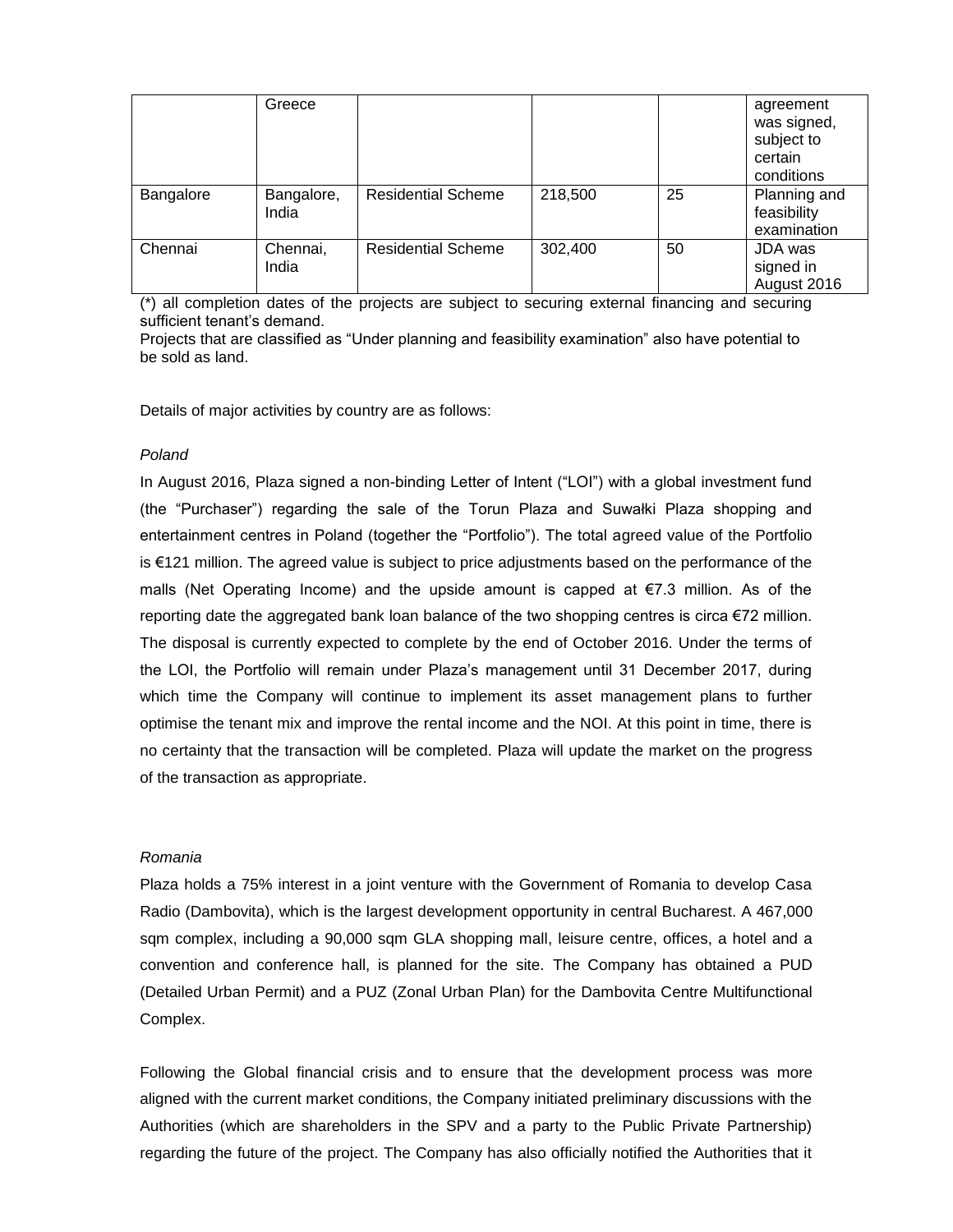will be seeking to redefine some of the terms in the existing PPP contract, including the timetable, structure and project milestones. Please see note 5 of the Financial Statements for further information on the project.

In July 2015, the Company received the building permit to develop Timisoara Plaza, a circa 38,000 sqm GLA shopping and entertainment centre in Timisoara, western Romania. A binding financing offer has also been agreed with a commercial bank for circa 65% of the project cost. The Company has signed a pre-let agreement for 10,426 sqm with international retailer Auchan as the anchor supermarket. Construction is expected to commence in 2016, and completion is due in 2018.

In March 2016 the Company sold its 23,880 sqm site in Slatina, Romania, to a third party developer for €660,000, consistent with the asset's last reported book value. No gain or loss was recorded from this transaction.

#### *Serbia*

In June 2016, Plaza signed a  $€42.5$  million loan agreement to support the development of Belgrade Plaza (Visnjicka) in the Serbian capital, Belgrade, from a consortium of banks led by the Hungarian bank OTP Bank Plc. Belgrade Plaza is being developed on a 31,000 sqm plot of land owned by Plaza in Belgrade, a city with strong market demand and further future potential, given its large catchment area of approximately 1.7 million people. Construction is already in advanced stages and the centre is scheduled to open in the first half of 2017. Belgrade Plaza, which is currently over 50% pre-let, will comprise circa 32,000 sqm of GLA and will be anchored by a supermarket, a multi-screen cinema complex and major international brands.

#### *Greece*

Plaza has signed a binding pre-agreement to sell a 15,000 sqm development plot in Piraeus, near Athens, Greece, for €4.7 million. The sale agreement with a third party developer is subject to certain conditions being met, including due diligence which has up to six months to complete.

#### *India*

In August 2, 2016, a subsidiary ("SPV") of Elbit Plaza India Real Estate Holdings Limited (in which the Company holds a 50% stake with its joint venture partner, EI) ("EPI"), signed a Joint Development Agreement ("JDA") relating to its 74.7 acre plot in Chennai, India.

Under the terms of the JDA, the SPV will confer the property development rights to a local developer (the "Developer"). The JDA also stipulates specific project milestones, timelines and minimum sale prices.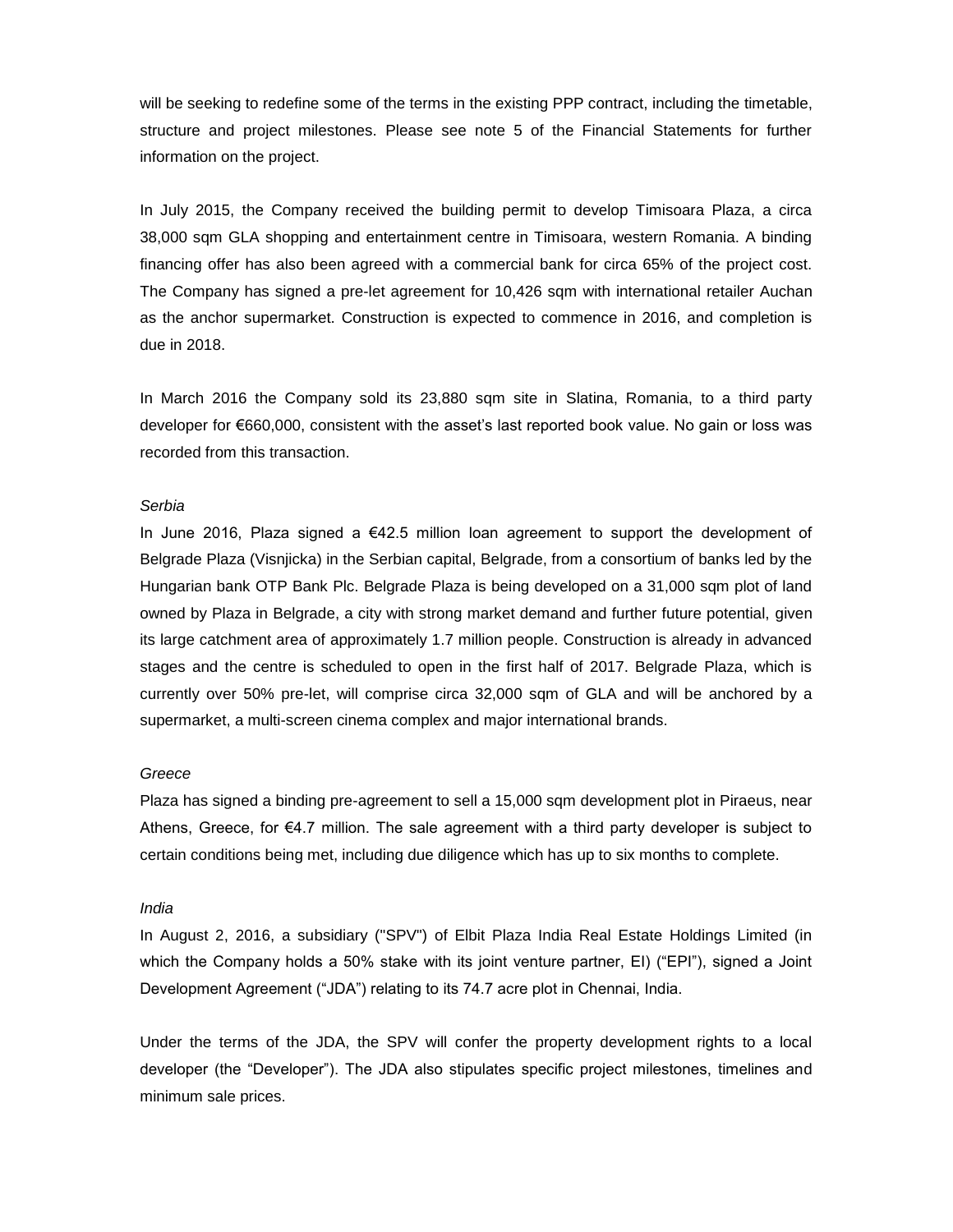Development will commence subject to the obtainment of the required governmental / municipal approvals and permits, and it is intended that 67% of the land will be allocated for the sale of plotted developments (whereby a plot is sold with the infrastructure in place for the development of a residential unit by the end purchaser), while the remainder will comprise residential units fully constructed for sale.

The SPV will receive 73% of the total revenues from the plotted development and 40% of the total revenues from the sale of the fully constructed residential units.

In order to secure its obligation, the Developer will pay a total refundable deposit of INR 35.5 Crores (approximately EUR 4.8 million), with INR 10 Crores (approximately EUR 1.35 million) paid following the signing and registration of the JDA, INR 17 Crores (approximately EUR 2.3 million) payable when planning permission for the first phase of the development project is obtained (the "Project Commencement Date"), and the remaining INR 8.5 Crores (approximately EUR 1.15 million) payable six months after the Project Commencement Date.

#### **FINANCIAL REVIEW**

#### **Results**

Revenue for the period derived from proceeds received from the disposal of Trading properties and rental income from the operating assets. The disposals of Liberec Plaza (Czech Republic) and the Slatina plot in Romania resulted in €10 million of gross income

Rental income from the four operating assets amounted to  $\epsilon$ 6.3 million, while management fees delivered €2.1 million, compared to €7.3million and €2.5 million respectively in H1 2015. The reductions are the result of the sales of Liberec Plaza (in Q1 2016) and Koregaon Park Plaza in 2015. While the divestment of Fantasy Park, which provided gaming and entertainment services in the shopping centres, in the beginning of the year resulted in a loss of  $\epsilon$ 0.4 million in income, it delivered €0.5 million in cost savings.

Overall operating costs (including selling and marketing expenses) were reduced by 29% to €2.5 million (from €3.5 million in H1 2015) as a result of the sale of the above mentioned shopping centres. Administrative expenses were further decreased by 22% from €3.9 million in H1 2015 to €3.1 million, as a result of increased cost efficiencies and a reduction in headcount.

Following an extensive and lengthy legal procedure relating to a transaction agreement undertaken with Klepierre S.A. ("Klepierre") in 2004, the International Court of Arbitration has ruled that Plaza is liable for an indemnification claim totalling circa €2 million, including costs arising from the legal process. A provision for this indemnification claim has been made in the Company's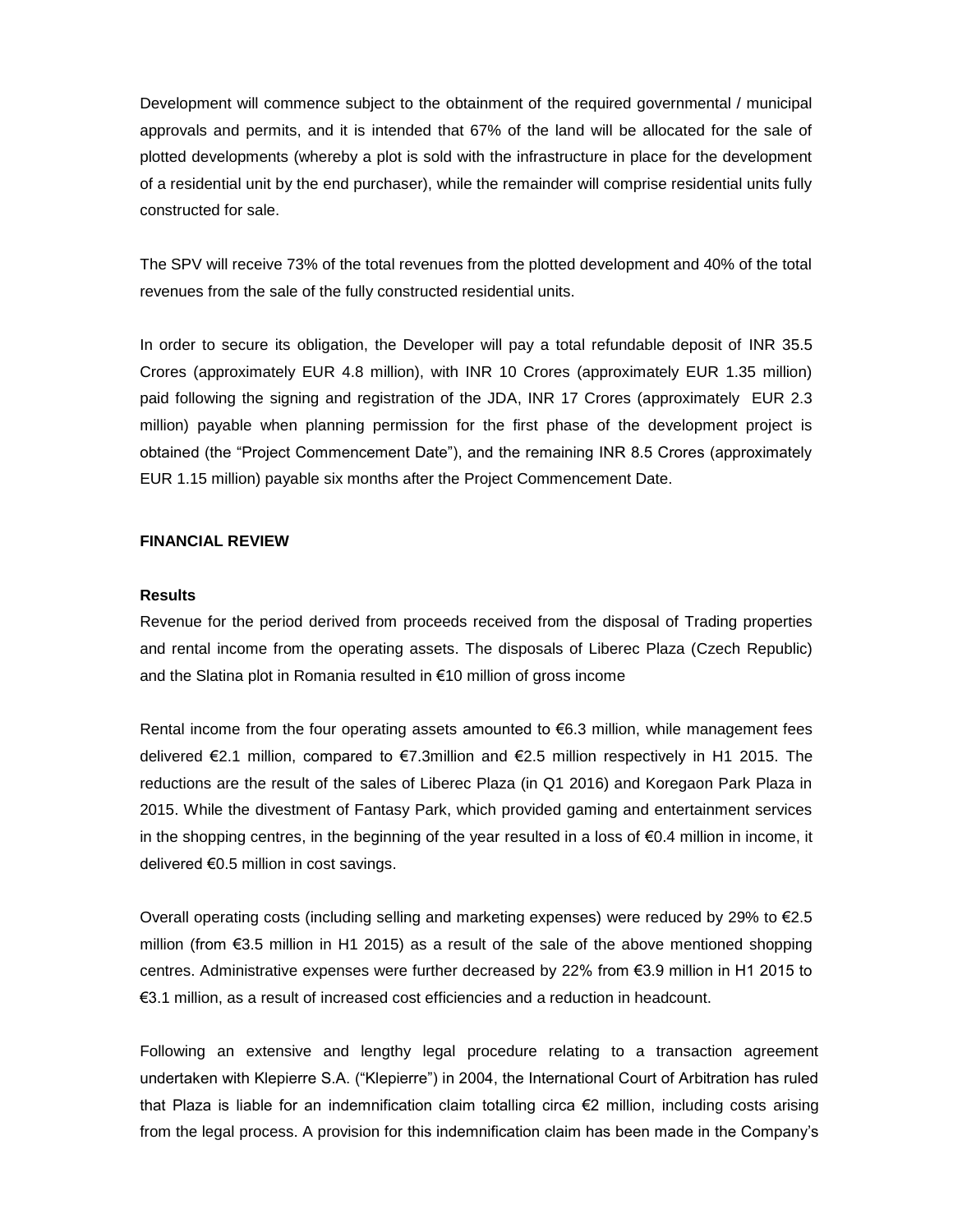accounts, recorded under "other expense". Since Klepierre is deemed a creditor under the Company's ongoing Restructuring Plan, payment of the principal amount due by Plaza under the indemnification claim is deferred to July 2018. As such, the provision has been booked as a long term payable.

The majority of the other income has been generated by the gain recorded from the sale of MUP (the development plot in Belgrade) in line with the Company's accounting policy, where an undeveloped plot of land is booked net as it represents income from activities other than normal business operations.

No write downs of trading properties were recorded in the first half of 2016 (H1 2015 €6.8 million).

Finance income slightly decreased to €3.4 million from €3.8 million in 2015. €2.7 million of income derived from foreign exchange gains on the Company's bonds issued in Israeli New Shekels ("NIS") and the change in the Israeli Consumer Price Index in 2016 (H1 2015 €1.6 million income).

Finance costs decreased from €32.1 million in H1 2015 to €13.3 million in H1 2016. The main components of the reduction in costs were:

- A strengthening of the NIS against the euro during 2015. The effect on the debentures totalled €17.0 million of expense (2016: income €1.6 million).
- Interest expenses booked on debentures totalled  $€6.6$  million (2015:  $€7.0$  million).
- In 2016 an additional  $\epsilon$ 7.0 million was recorded as a non-cash expense, associated with amortisation of the discount on debentures (2015: €4.9 million).
- In 2016, interest expenses on borrowings totalled €2.0 million (2015: €3.1 million of expenses).
- In 2016  $E$ 2.3 million of finance costs on debentures were capitalised following the recommencement of construction at the Belgrade Plaza (Serbia) site (2015: nil).

As a result, the loss for the period amounted to circa €6.0 million in H1 2016, representing a significant reduction on losses incurred in the H1 2015 period (€36.0 million loss).

Basic and diluted losses per share for the period were €0.89 (H1 2015: €5.25 loss) based on the adjusted number of shares following the conclusion of the Reverse Share Split.

### **Balance sheet and cash flow**

The balance sheet as at 30 June 2016 showed total assets of €388 million compared to total assets of €392 million at the end of 2015, largely as a result of the implementation of the debt reduction strategy.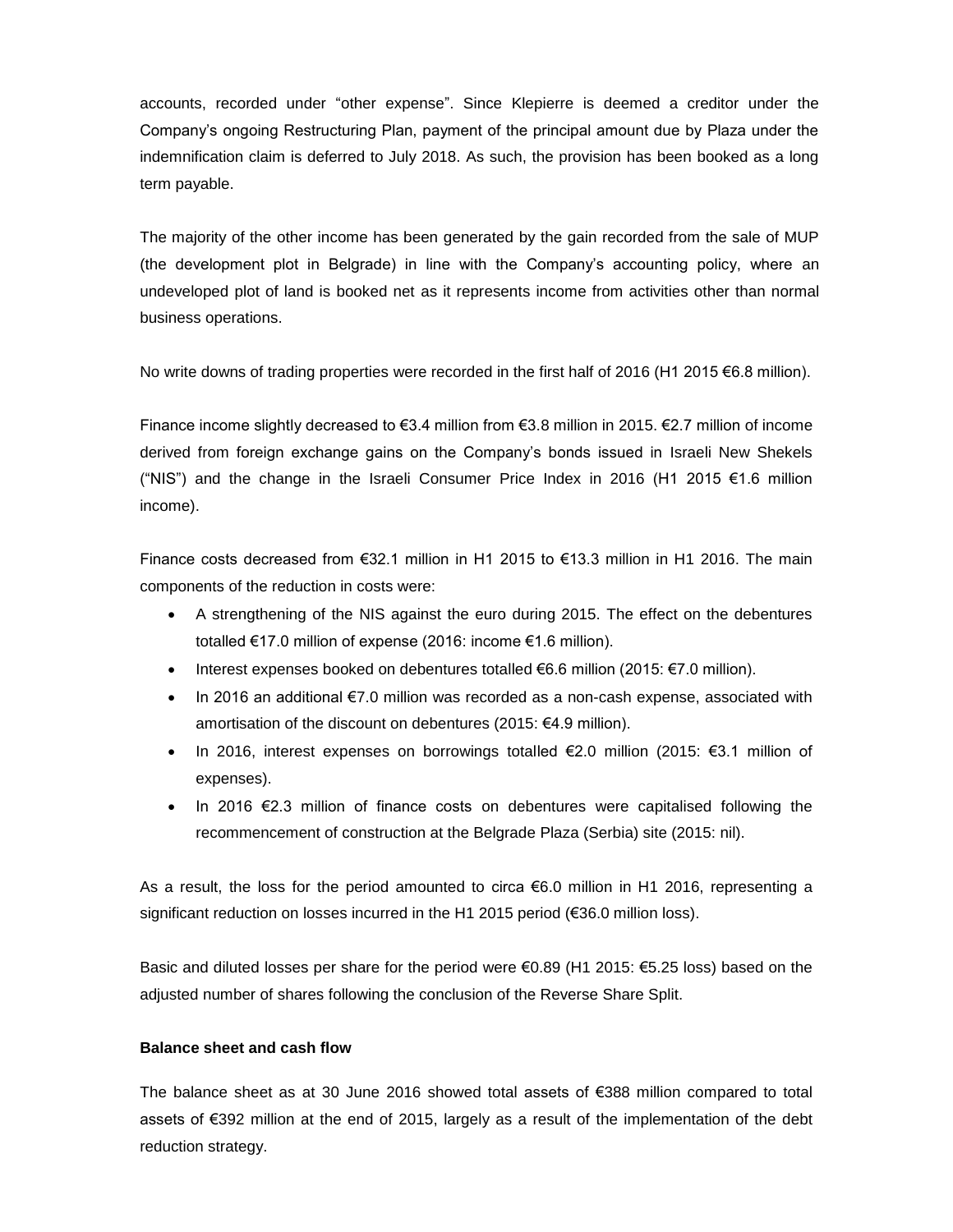The Company's consolidated cash position as at 30 June 2016 (including restricted bank deposits) was €25.0 million (31 December 2015: €20.4 million), with a current cash position of circa €19.2 million (€6.8 million restricted).

LTV increased to 80% in the period (31 December 2015: 79%) as a result of finance costs incurred, as described above.

The value of the Company's trading property decreased from €318 million as at 31 December 2015 to €304 million at the end of 30 June 2016 due to the strategic disposal of Liberec Plaza and the "MUP" plot in Belgrade.

Investments in equity accounted investee companies has improved due to an increase in the net value of Riga Plaza (Latvia) after recording the profit for the six months of 2016 (€45.2 as of 30 June 2016 compared to €44,9 at year end 2015). Investment in Riga Plaza was classified as current, following the signing of the sales agreement in May 2016 relating to the disposal of the asset.

Trade payables increased from €2.2 million to €4.2 million due the construction in progress at Belgrade Plaza (Visnjicka).

Total bank borrowings (long and short term excluding the loan for Riga Plaza) amounted to €101.0 million (31 December 2015: €102.5 million) after the repayment of project loans.

Aside from bank financing, Plaza has a balance sheet liability (including accrued interest) of €182.5 million (with an adjusted par value of circa €197 million net of the €3.9 million series B bonds held in treasury) from issuing debentures on the Tel Aviv Stock Exchange and to Polish institutional investors. These debentures are presented as an amortised cost.

Other current liabilities have remained stable (30 June 2016: €7.6 million compared to 31 December 2015: €7 million).

**Dori Keren Acting CEO 15 August 2016**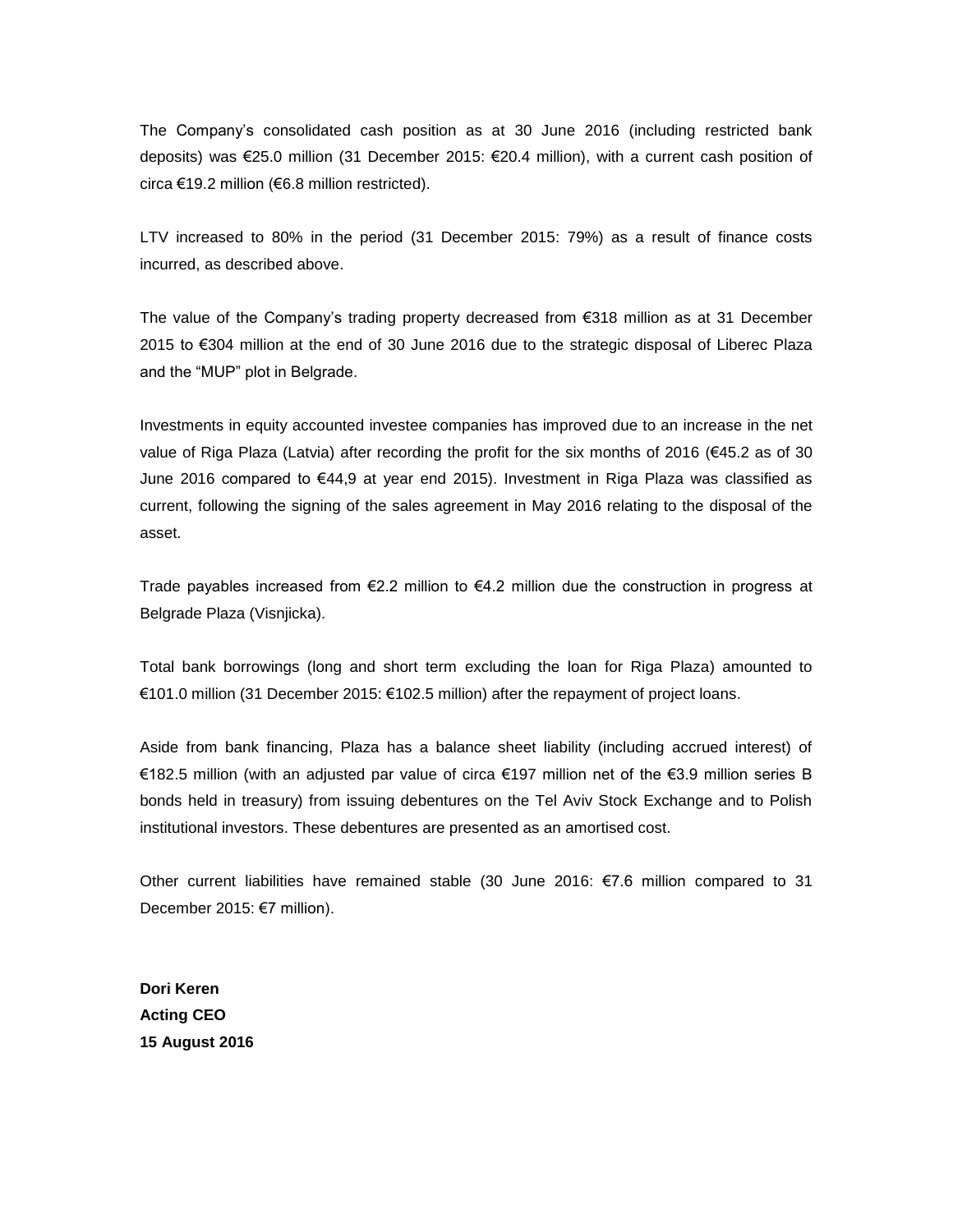**Condensed Consolidated Interim Financial Information**

**June 30, 2016**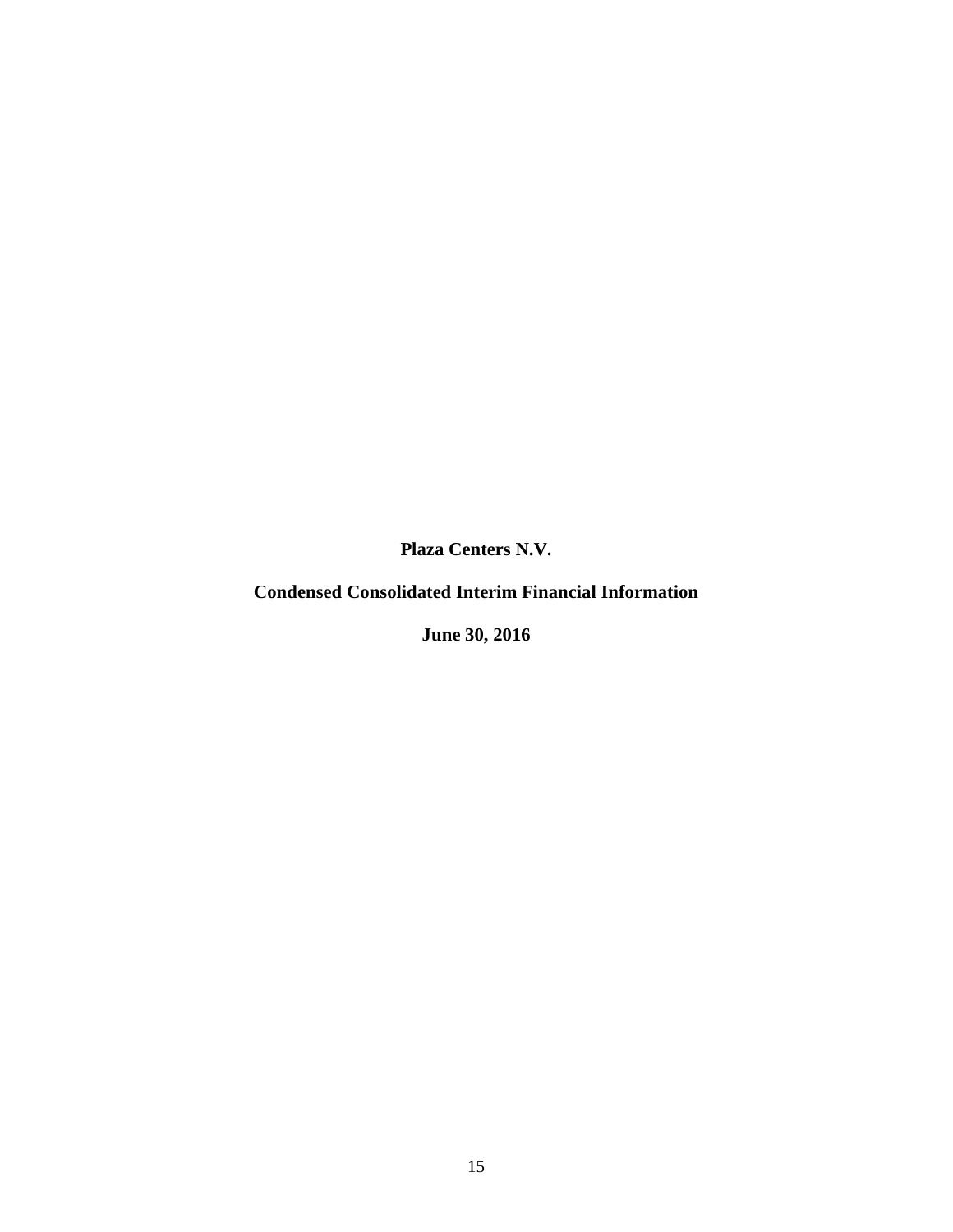# **Plaza Centers N.V. Condensed Consolidated Interim Financial Information June 30, 2016**

# **Contents**

-

### **Independent Auditors' Report on review of interim financial information**

# **Condensed consolidated interim financial information**

- Condensed consolidated interim statement of financial position
- Condensed consolidated interim statementof profit or loss
- Condensed consolidated interim statement of comprehensive income
- Condensed consolidated interim statement of changes in equity
- Condensed consolidated interim statement of cash flows
- Notes to the condensed consolidated interim financial information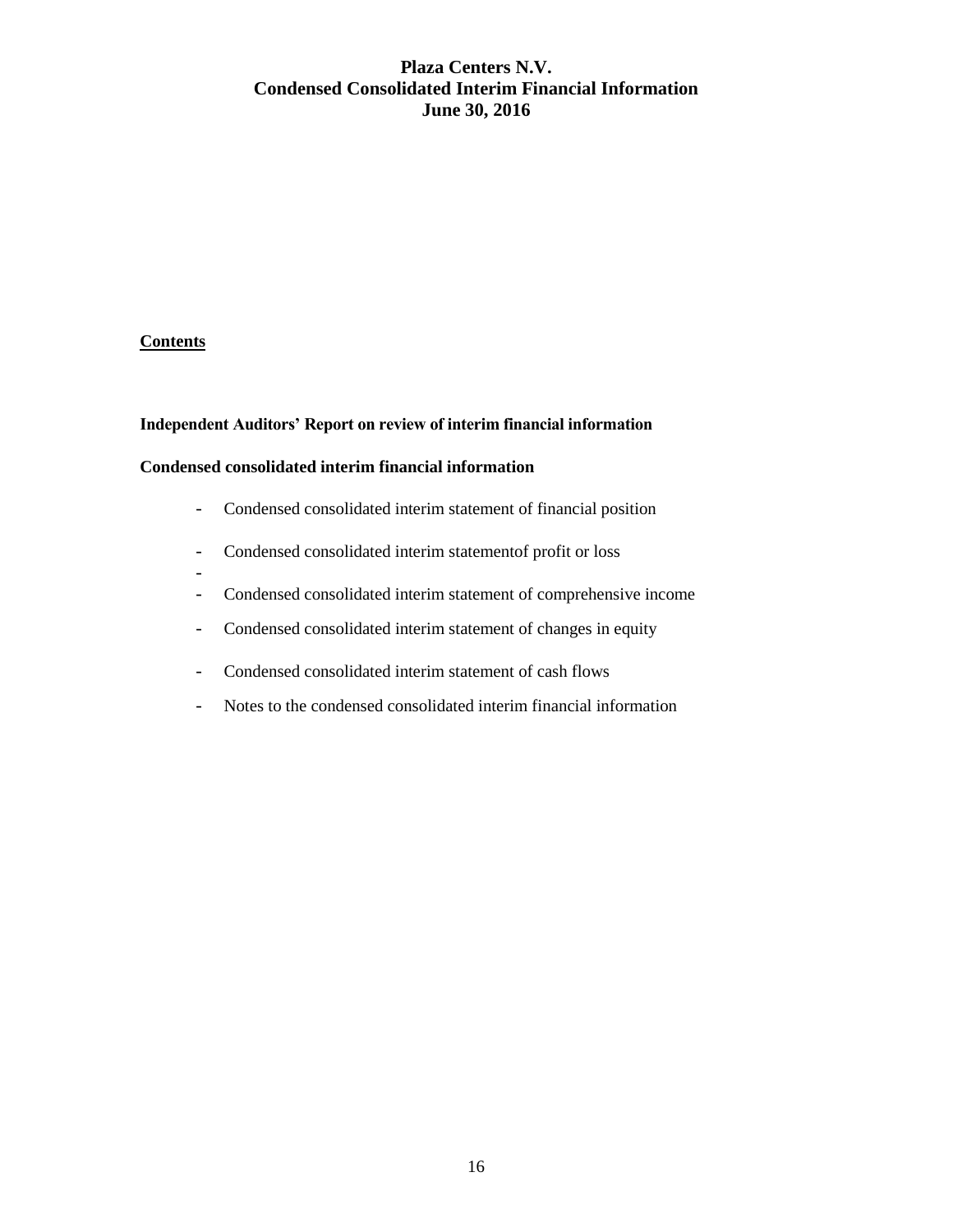#### Independent Auditors' Report on Review of Interim Financial Information

Board of Directors Plaza Centers N.V.

#### *Introduction*

We have reviewed the accompanying condensed consolidated interim financial information of Plaza Centers N.V. ("the Company") as at June 30, 2016, which comprises the condensed consolidated interim statement of financial position as at June 30, 2016, the condensed consolidated interim statements of profit or loss and comprehensive income for the six and three month period then ended, the statement of changes in equity and cash flows for the six month period ended June 30, 2016, and notes to the condensed consolidated interim financial information. Management is responsible for the preparation and presentation of this condensed consolidated interim financial information in accordance with IAS 34, 'Interim Financial Reporting' as adopted by the EU. Our responsibility is to express a conclusion on this condensed consolidated interim financial information based on our review.

#### *Scope of Review*

We conducted our review in accordance with the International Standard on Review Engagements 2410, "Review of Interim Financial Information Performed by the Independent Auditor of the Entity". A review of interim financial information consists of making inquiries, primarily of persons responsible for financial and accounting matters, and applying analytical and other review procedures. A review is substantially less in scope than an audit conducted in accordance with International Standards on Auditing and consequently does not enable us to obtain assurance that we would become aware of all significant matters that might be identified in an audit. Accordingly, we do not express an audit opinion.

#### *Conclusion*

Based on our review, nothing has come to our attention that causes us to believe that the accompanying condensed consolidated interim financial information as at June 30, 2016 is not prepared, in all material respects, in accordance with IAS 34, 'Interim Financial Reporting' as adopted by the EU.

#### *Emphasis of matters*

Without qualifying our conclusion, we draw attention to Note 4 in the condensed consolidated interim financial information which discloses, amongst other things, important information regarding the Company's cash flow projections for 18 months from the end of the reporting period. The Note also discloses that delays in realization of the Company's assets and investments or realization at lower prices than expected by the Company, as well as any other deviation from the Company's assumptions, are uncertainties that could have an adverse effect on the Company's cash flows and the Company's ability to service its indebtedness in a timely manner.

Without qualifying our conclusion, we draw attention to Note 5(d) and Note 5(f) which disclose potential irregularities concerning the Casaradio Project in Romania and the possible outcomes of such irregularities.

Budapest, August 15, 2016

#### KPMG Hungária Kft.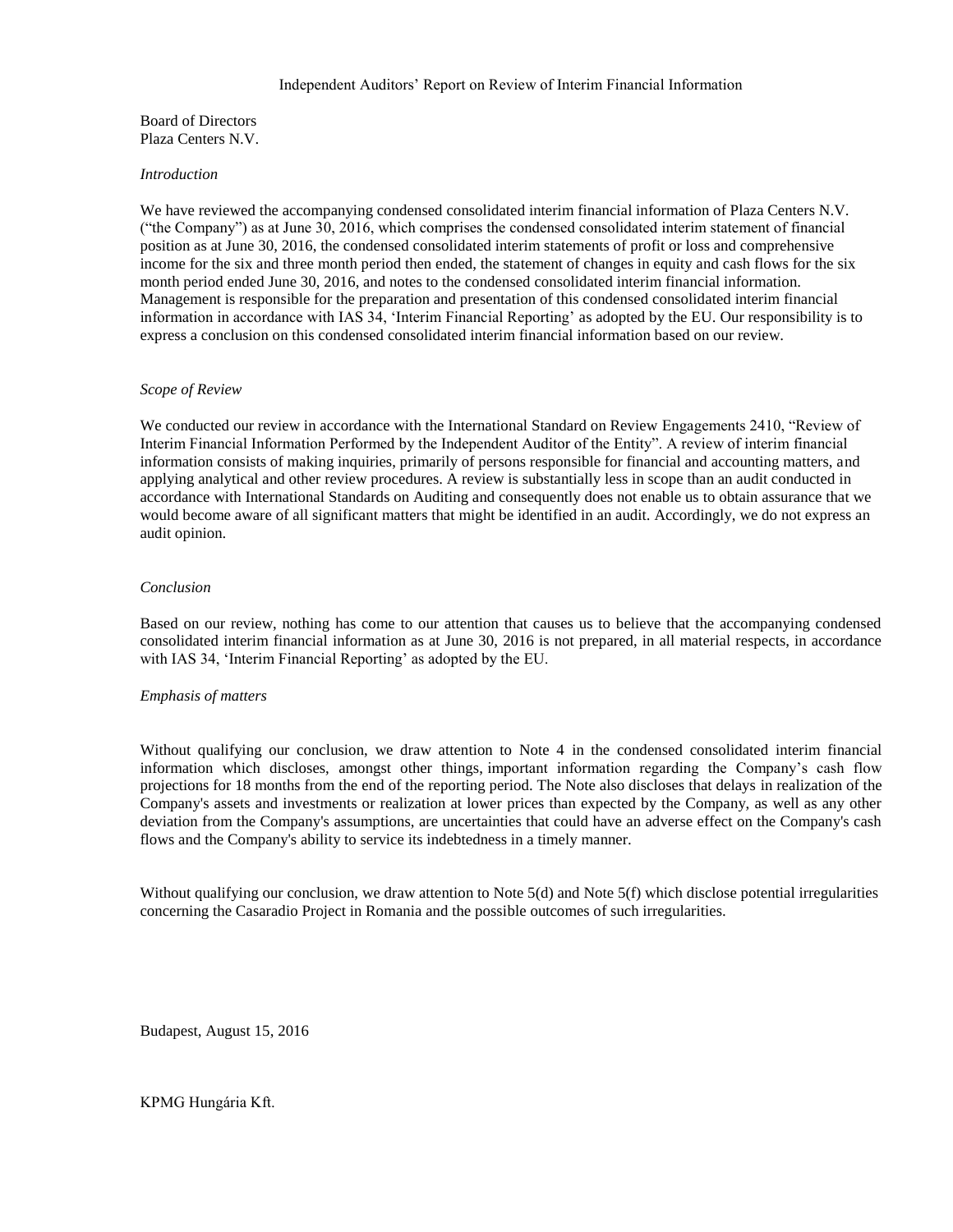# **Plaza Centers N.V. Condensed consolidated interim statement of financial position**

|                                                         |              | <b>June 30,</b>  | December 31,    |  |
|---------------------------------------------------------|--------------|------------------|-----------------|--|
|                                                         |              | 2016             | 2015            |  |
|                                                         |              | $\epsilon$ '000  | $\epsilon$ '000 |  |
|                                                         | <b>Note</b>  | <b>Unaudited</b> | <b>Audited</b>  |  |
| <b>ASSETS</b>                                           |              |                  |                 |  |
| Cash and cash equivalents                               |              | 19,539           | 15,659          |  |
| Restricted bank deposits                                |              | 5,419            | 4,774           |  |
| Trade receivables                                       |              | 1,459            | 1,654           |  |
| Other receivables                                       |              | 1,440            | 1,350           |  |
| Prepayments and advances                                | 12(d)        | 1,277            | 196             |  |
| Equity accounted investee held for sale                 | 12(b)        | 19,897           |                 |  |
| <b>Total current assets</b>                             |              | 49,031           | 23,633          |  |
| Trading property                                        | 5,12         | 304,029          | 317,758         |  |
| Equity accounted investees                              | 12(k), 13(e) | 25,287           | 40,608          |  |
| Loan to equity accounted investees                      | 12(b)        |                  | 4,298           |  |
| Property and equipment                                  |              | 2,420            | 2,480           |  |
| Related parties receivables                             | 11           | 2,869            | 2,828           |  |
| Long term receivables                                   | 12(c)        | 4,600            |                 |  |
| Deferred taxes                                          |              | 169              | 406             |  |
| <b>Total non-current assets</b>                         |              | 339,374          | 368,378         |  |
| <b>Total assets</b>                                     |              | 388,405          | 392,011         |  |
| <b>LIABILITIES AND SHAREHOLDERS' EQUITY</b>             |              |                  |                 |  |
| Interest bearing loans from banks                       |              | 31,727           | 31,891          |  |
| Debentures at amortized cost                            | 4,9          | 75,174           | 79,564          |  |
| Trade payables                                          |              | 4.169            | 2,223           |  |
| Related parties liabilities                             |              | 127              | 109             |  |
| Derivatives                                             |              | 379              | 436             |  |
| Other liabilities                                       |              | 7,629            | 7,045           |  |
| <b>Total current liabilities</b>                        |              | 119,205          | 121,268         |  |
| <b>Non-current liabilities</b>                          |              |                  |                 |  |
| Interest bearing loans from banks                       |              | 69,240           | 70,621          |  |
| Debentures at amortized cost                            | 4,9          | 107,340          | 102,025         |  |
| Provisions                                              |              | 14,911           | 14,911          |  |
| Long term payables                                      | 13(b)        | 1,446            |                 |  |
| <b>Derivatives</b>                                      |              | 307              | 318             |  |
| <b>Total non-current liabilities</b>                    |              | 193,244          | 187,875         |  |
| <b>Equity</b>                                           |              |                  |                 |  |
| Share capital                                           |              | 6,856            | 6,856           |  |
| <b>Translation reserve</b>                              |              | (28, 267)        | (27, 418)       |  |
| Capital reserve due to transaction with Non-controlling |              |                  |                 |  |
| interests                                               |              | (20,706)         | (20,706)        |  |
| Other reserves                                          |              | 35,376           | 35,376          |  |
| Share premium                                           |              | 282,596          | 282,596         |  |
| <b>Retained losses</b>                                  |              | (200, 665)       | (194, 602)      |  |
| Equity attributable to owners of the Company            |              | 75,190           | 82,102          |  |
| Non-controlling interests                               |              | 766              | 766             |  |
| <b>Total equity</b>                                     |              | 75,956           | 82,868          |  |
| <b>Total equity and liabilities</b>                     |              | 388,405          | 392,011         |  |
|                                                         |              |                  |                 |  |

| <b>August 15, 2016</b>  |                                       |                              |
|-------------------------|---------------------------------------|------------------------------|
| Date of approval of the | Dori Keren                            | <b>David Dekel</b>           |
| financial statements    | <b>Acting Chief Executive officer</b> | Director and Chairman of the |
|                         |                                       | <b>Audit Committee</b>       |

 $\mathbf{r}$ 

The notes are an integral part of this condensed consolidated interim financial information**.**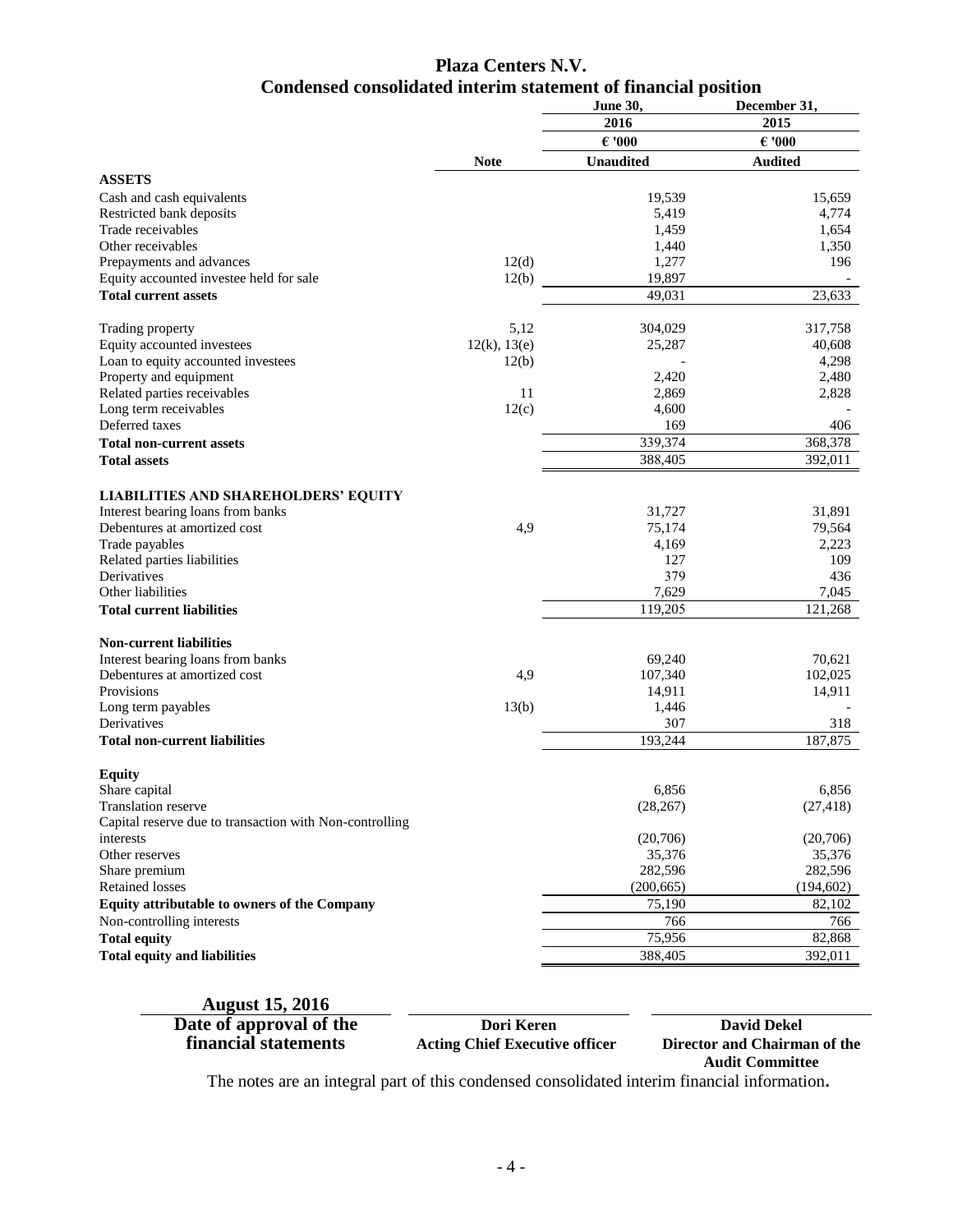# **Plaza Centers N.V. Condensed consolidated interim statement of profit or loss**

|                                                            |             | For the three months<br>ended June 30 |                  | For the six months<br>ended June 30, |                  |
|------------------------------------------------------------|-------------|---------------------------------------|------------------|--------------------------------------|------------------|
|                                                            |             | 2016                                  | 2015             | 2016                                 | 2015             |
|                                                            |             | $\epsilon$ '000                       | $\epsilon$ '000  | $\epsilon$ '000                      | $\epsilon$ '000  |
|                                                            | <b>Note</b> | <b>Unaudited</b>                      | <b>Unaudited</b> | <b>Unaudited</b>                     | <b>Unaudited</b> |
| Revenue from disposal of Shopping Centerts                 | 12(a)       |                                       | 34,684           | 9,632                                | 34,684           |
| Rental income                                              |             | 3,885                                 | 4,494            | 8,409                                | 9,785            |
| Revenues from entertainment centers                        |             |                                       | 149              |                                      | 368              |
|                                                            |             | 3,885                                 | 39,327           | 18,041                               | 44,837           |
| Cost of Shopping Centers disposed                          | 12(a)       |                                       | (34, 684)        | (9,632)                              | (34, 684)        |
| Cost of operations                                         |             | (1,098)                               | (1,638)          | (2,522)                              | (3,545)          |
| Cost of operations – entertainment centers                 |             |                                       | (171)            |                                      | (486)            |
| Loss from disposal of Trading property SPV                 | 12(a)       |                                       | (8, 802)         | (355)                                | (8,802)          |
| Gross profit (loss)                                        |             | 2,787                                 | (5,968)          | 5,532                                | (2,680)          |
| Write-down of Trading Property                             |             |                                       | (6, 549)         |                                      | (6,761)          |
| Share in results of equity-accounted investees, net of tax |             | 575                                   | 347              | 1,144                                | 171              |
| Administrative expenses                                    |             | (1,514)                               | (2,133)          | (3,056)                              | (3,943)          |
| Other income                                               | 12(c)       | 2,517                                 | 4,607            | 2,856                                | 6,567            |
| Other expenses                                             | 13(b)       | (2,163)                               | (165)            | (2, 345)                             | (748)            |
| <b>Results from operating activities</b>                   |             | 2,202                                 | (9, 861)         | 4,131                                | (7, 394)         |
| Finance income                                             |             | (223)                                 | 2,377            | 3,369                                | 3,794            |
| Finance costs                                              | 12(e)       | (397)                                 | (10, 802)        | (13,297)                             | (32, 140)        |
| Net finance costs                                          |             | (620)                                 | (8, 425)         | (9,928)                              | (28, 346)        |
| Profit (loss) before income tax                            |             | 1,582                                 | (18, 286)        | (5,797)                              | (35,740)         |
| Income tax expense                                         |             | (8)                                   | (29)             | (266)                                | (253)            |
| Profit (loss) for the period                               |             | 1,574                                 | (18,315)         | (6,063)                              | (35,993)         |
| Profit (loss) attributable to:                             |             |                                       |                  |                                      |                  |
| Owners of the Company                                      |             | 1,574                                 | (18,315)         | (6,063)                              | (35,993)         |
| Earnings per share                                         |             |                                       |                  |                                      |                  |
| Basic and diluted earnings (loss) per share (in EURO)      | 13(d)       | 0.23                                  | (2.67)           | (0.89)                               | (5.25)           |

The notes are an integral part of this condensed consolidated interim financial information**.**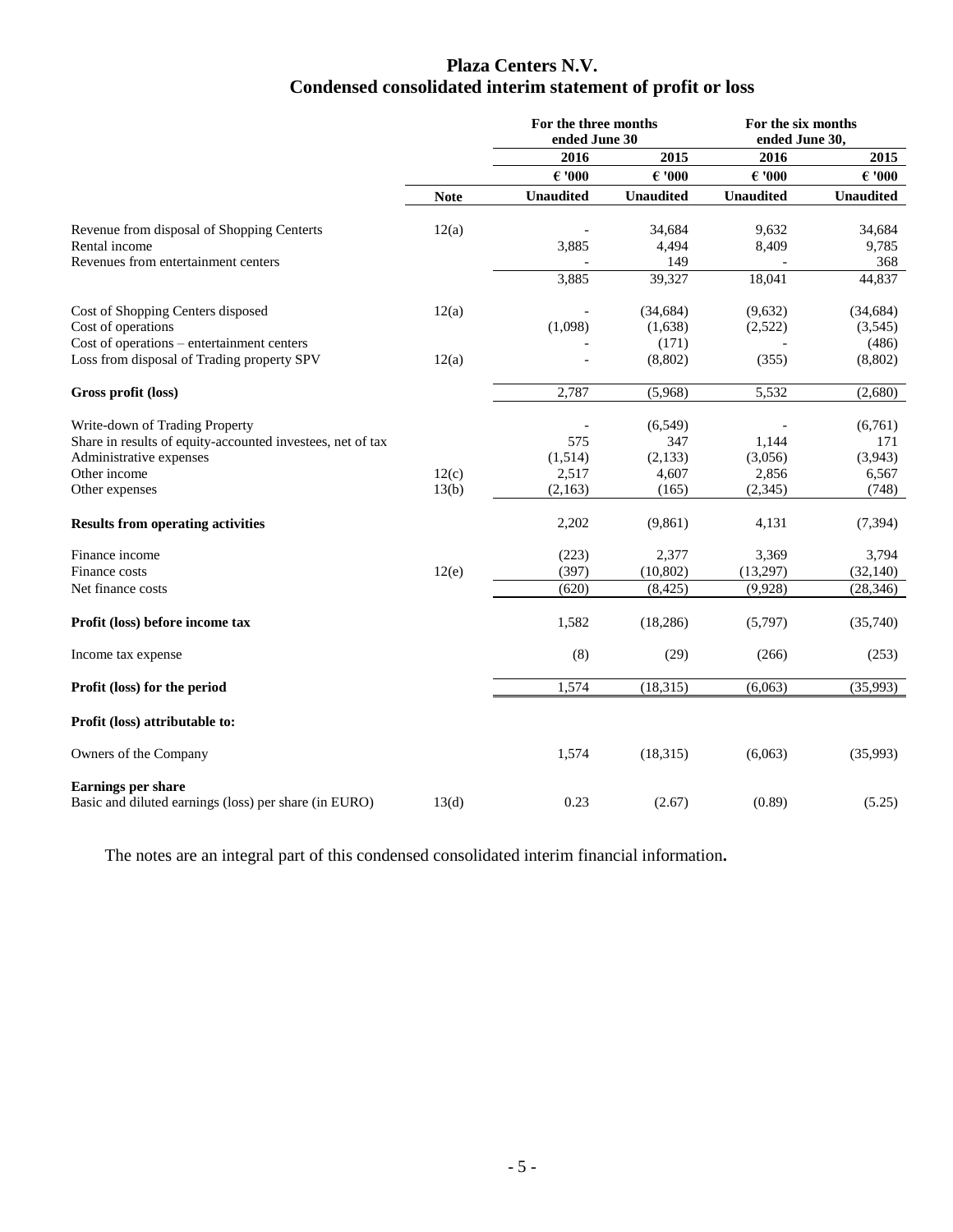# **Plaza Centers N.V. Condensed consolidated interim statement of comprehensive income**

|                                                                                 | For the three months<br>ended June 30, |                  | For the six months<br>ended June 30, |                  |
|---------------------------------------------------------------------------------|----------------------------------------|------------------|--------------------------------------|------------------|
|                                                                                 | 2016                                   | 2015             | 2016                                 | 2015             |
|                                                                                 | $\epsilon$ '000                        | $\epsilon$ '000  | $\epsilon$ '000                      | $\epsilon$ '000  |
|                                                                                 | <b>Unaudited</b>                       | <b>Unaudited</b> | <b>Unaudited</b>                     | <b>Unaudited</b> |
| Profit (loss) for the period                                                    | 1,574                                  | (18,315)         | (6,063)                              | (35,993)         |
| Other comprehensive income                                                      |                                        |                  |                                      |                  |
| Items that are or may be reclassified subsequently to profit or loss:           |                                        |                  |                                      |                  |
| Foreign currency translation differences - foreign operation (Equity accounted) |                                        |                  |                                      |                  |
| investees)                                                                      | 29                                     | (1,654)          | (849)                                | 2,281            |
| Foreign currency translation differences-foreign operations (trading            |                                        |                  |                                      |                  |
| properties) – reclassified to profit or loss                                    |                                        | 6,516            |                                      | 6,516            |
| Foreign currency translation differences - foreign operation (trading property) |                                        |                  |                                      | 1,077            |
| Other comprehensive income (loss) for the period, net of income tax             | 29                                     | 4,862            | (849)                                | 9,874            |
| Total comprehensive income (loss) for the period, net of tax                    | 1,603                                  | (13, 453)        | (6,912)                              | (26,119)         |
| Total comprehensive income (loss) attributable to:                              |                                        |                  |                                      |                  |
| Owners of the Company                                                           | 1,603                                  | (13, 453)        | (6,912)                              | (26,213)         |
| Non-controlling interests                                                       |                                        |                  |                                      | 94               |

The notes on are an integral part of this condensed consolidated interim financial information**.**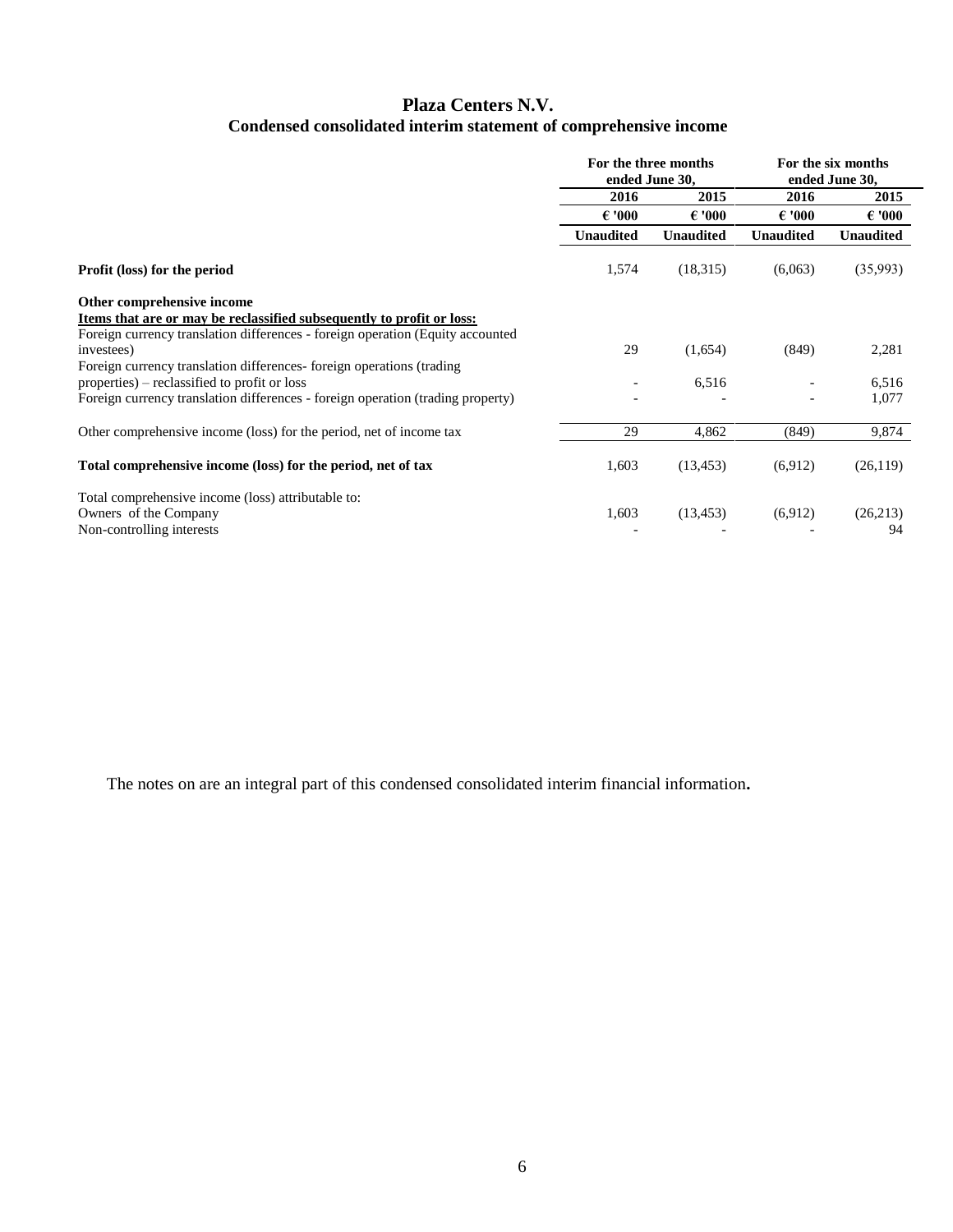| <b>Plaza Centers N.V.</b>                                     |
|---------------------------------------------------------------|
| Condensed consolidated interim statement of changes in equity |

|                                               | <b>Attributable to owners of the Company</b> |                                |                                     |                                      |                                                                                                                                 |                           |              |                                         |                        |
|-----------------------------------------------|----------------------------------------------|--------------------------------|-------------------------------------|--------------------------------------|---------------------------------------------------------------------------------------------------------------------------------|---------------------------|--------------|-----------------------------------------|------------------------|
|                                               | <b>Share</b><br>capital                      | <b>Share</b><br><b>Premium</b> | <b>Other</b><br>capital<br>reserves | <b>Translation</b><br><b>Reserve</b> | <b>Capital reserve</b><br>from acquisition of<br>Non-controlling<br>interests without a<br>change in control<br>$\epsilon$ '000 | <b>Retained</b><br>losses | <b>Total</b> | Non-<br>controlling<br><i>interests</i> | <b>Total</b><br>equity |
| <b>Balance at December 31, 2015 (audited)</b> | 6,856                                        | 282,596                        | 35,376                              | (27, 418)                            | (20,706)                                                                                                                        | (194,602)                 | 82,102       | 766                                     | 82,868                 |
| Total comprehensive loss                      |                                              |                                |                                     | (849)                                |                                                                                                                                 | (6,063)                   | (6,912)      | $\sim$                                  | (6,912)                |
| Balance at June 30, 2016 (unaudited)          | 6,856                                        | 282,596                        | 35,376                              | (28, 267)                            | (20,706)                                                                                                                        | (200, 665)                | 75,190       | 766                                     | 75,956                 |
| Balance at December 31, 2014 (audited)        | 6,856                                        | 282,596                        | 35,340                              | (36,699)                             | (20,706)                                                                                                                        | (148, 486)                | 118,901      | 672                                     | 119,573                |
| Total comprehensive loss                      |                                              | $\overline{\phantom{0}}$       |                                     | 9,780                                | $\sim$                                                                                                                          | (35,993)                  | (26,213)     | 94                                      | (26, 119)              |
| Balance at June 30, 2015 (unaudited)          | 6,856                                        | 282,596                        | 35,340                              | (26,919)                             | (20,706)                                                                                                                        | (184, 479)                | 92,688       | 766                                     | 93,454                 |

The notes are an integral part of this condensed consolidated interim financial information**.**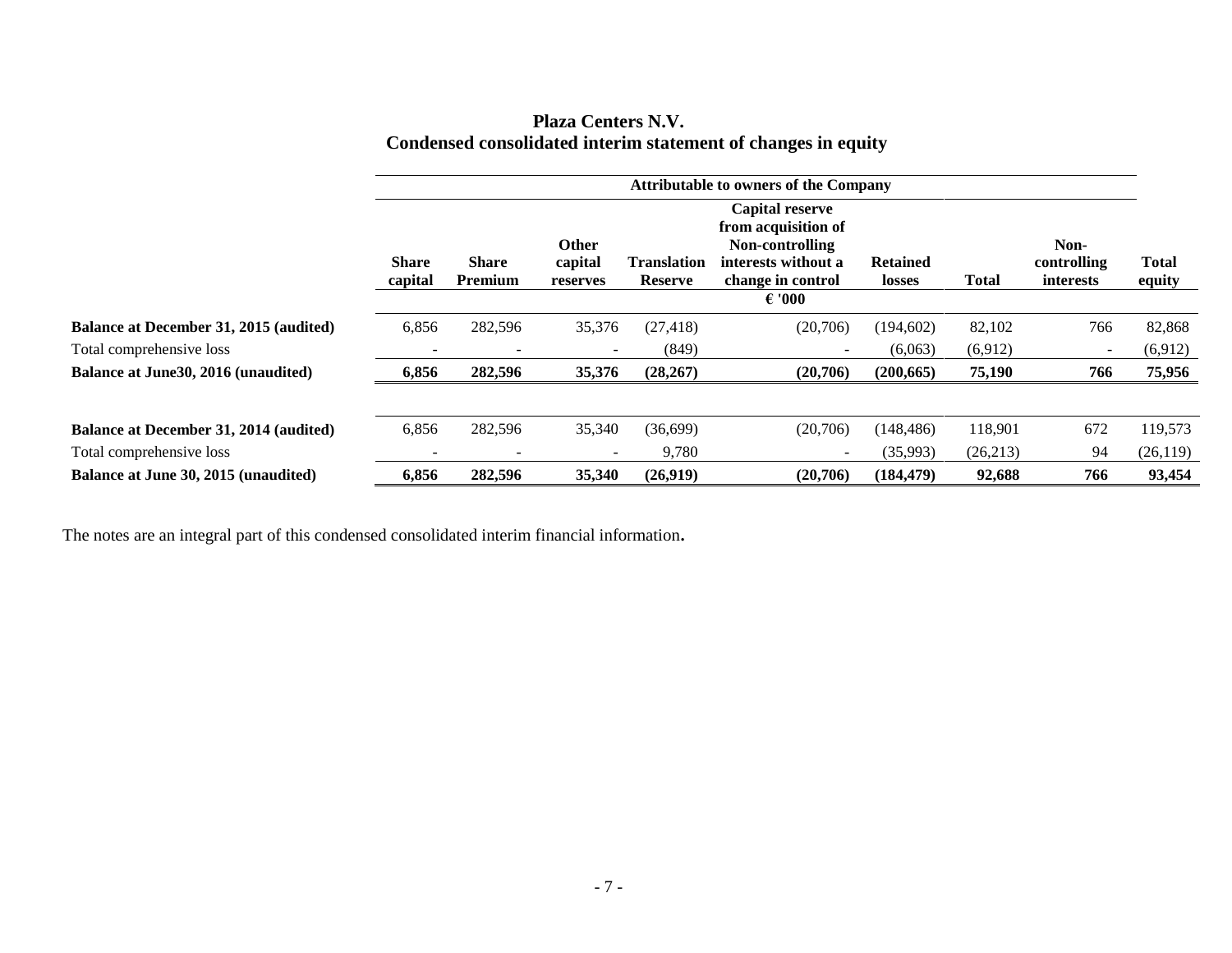# **Plaza Centers N.V. Condensed consolidated interim statement of cash flows**

|                                                                           | For the six months |                  |  |
|---------------------------------------------------------------------------|--------------------|------------------|--|
|                                                                           | ended June 30,     |                  |  |
|                                                                           | 2016               | 2015             |  |
|                                                                           | $\epsilon$ '000    | $\epsilon$ '000  |  |
|                                                                           | <b>Unaudited</b>   | <b>Unaudited</b> |  |
| <b>Cash flows from operating activities</b>                               |                    |                  |  |
| Loss for the period                                                       | (6,063)            | (35,993)         |  |
| Adjustments necessary to reflect cash flows used in operating activities: |                    |                  |  |
| Depreciation and impairment of property and equipment                     | 34                 | 267              |  |
| Net finance costs                                                         | 9,928              | 28,346           |  |
| Share of profit of equity-accounted investees, net of tax                 | (1, 144)           | (171)            |  |
| Income tax expense                                                        | 266                | 253              |  |
|                                                                           | 3,021              | (7,298)          |  |
| Changes in:                                                               |                    |                  |  |
| Trade receivables                                                         | (48)               | 356              |  |
| Other accounts receivable                                                 | (5,812)            | (4, 444)         |  |
| Trading property                                                          | 16,140             | 29,587           |  |
| Equity accounted investees - net investments                              | 303                | 298              |  |
| Trade payables                                                            | 1,946              | (614)            |  |
| Other liabilities and related parties liabilities                         | 1,735              | (3,525)          |  |
|                                                                           | 14,264             | 21,658           |  |
| Interest received                                                         | 30                 | 49               |  |
| Interest paid                                                             | (7,902)            | (9, 594)         |  |
| Taxes paid                                                                | (29)               | (28)             |  |
| Net cash from operating activities                                        | 9,384              | 4,787            |  |
| <b>Cash flows from investing activities</b>                               |                    |                  |  |
| Purchase of property and equipment                                        |                    | (3)              |  |
| Proceeds from selling fixed assets                                        | 28                 |                  |  |
| Purchase of held for trading marketable debt securities                   |                    | (825)            |  |
| Net cash from (used in)investing activities                               | 28                 | (828)            |  |
|                                                                           |                    |                  |  |
| <b>Cash flows from financing activities</b>                               |                    |                  |  |
| Cash inflow fromforeign exchange derivatives                              | 510                | 2,247            |  |
| Changes in restricted cash                                                | (931)              | (4, 440)         |  |
| Repayment of debentures at amortized cost                                 | (3,566)            |                  |  |
| Repayment of interest bearing loans from banks                            | (1,545)            | (2, 333)         |  |
| Net cash used in financing activities                                     | (5,532)            | (4,526)          |  |
| Increase (Decrease) in cash and cash equivalents                          | 3,880              | (567)            |  |
| Cash and cash equivalents at 1 of January                                 | 15,659             | 33,363           |  |
| Effect of exchange rate fluctuations on cash held                         |                    | 229              |  |
| Cash and cash equivalents at 30 of June                                   | 19,539             | 33,025           |  |

The notes are an integral part of this condensed consolidated interim financial information.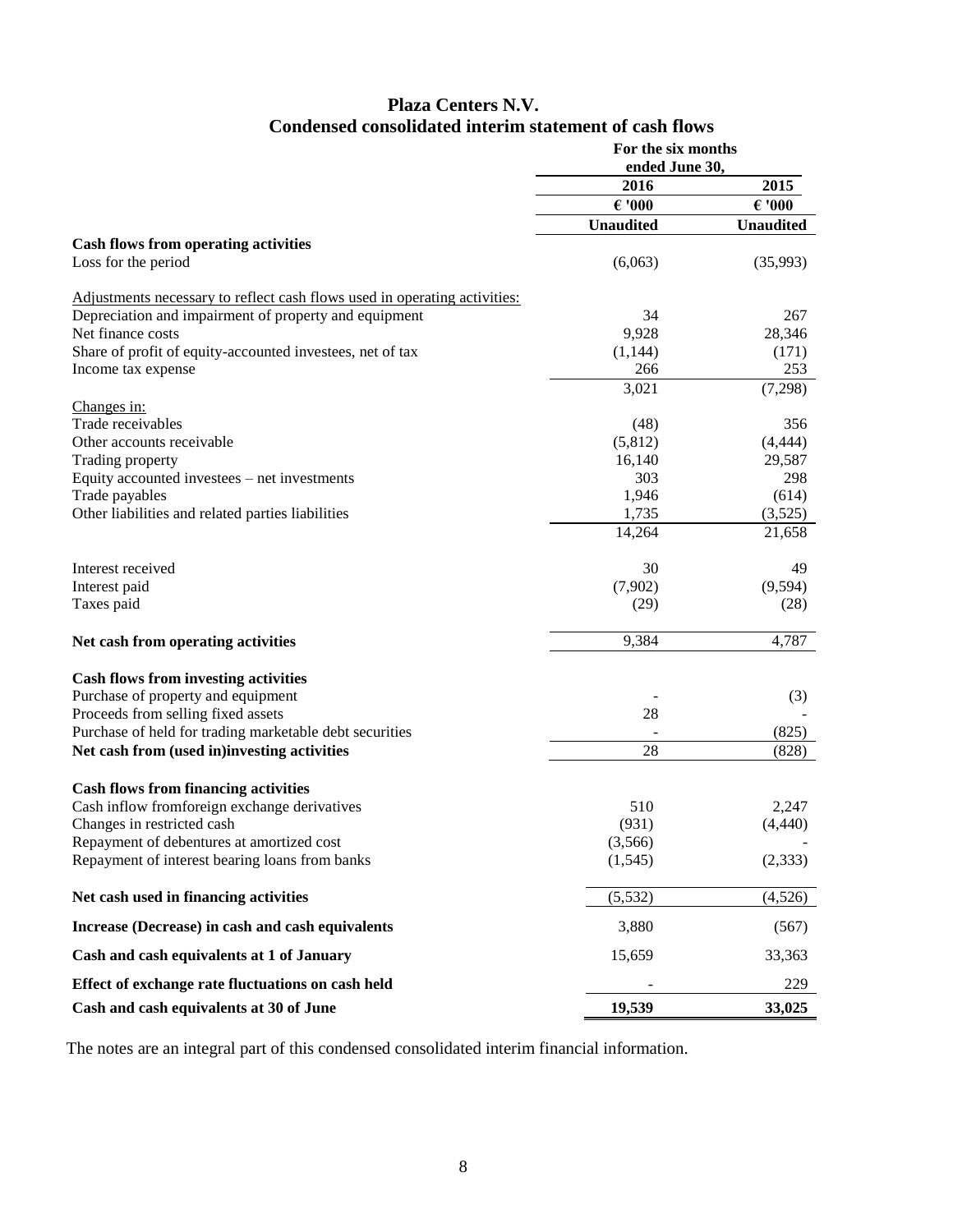#### **Notes to the condensed consolidated interim financial information**

#### **1. Reporting entity**

Plaza Centers N.V. ("the Company") was incorporated and is registered in the Netherlands. The Company's registered office is at Prins Hendrikkade 48-S, 1012AC, Amsterdam, the Netherlands. The Company conducts its activities in the field of establishing, operating and selling of shopping and entertainment centers, as well as other mixed-use projects (retail, office, residential) in Central and Eastern Europe (starting 1996) and India (from 2006).

The Company is listed on the Main Board of the London Stock Exchange ("LSE"), the Warsaw Stock Exchange ("WSE") and the Tel Aviv Stock Exchange ("TASE").

The Company's immediate parent company is Elbit Ultrasound (Luxembourg) B.V. / S.à r.l. ("EUL"), which holds 44.9% of the Company's shares, as at the end of the reporting period. The Company regards Elbit Imaging Limited ("EI") as the ultimate parent company.

The condensed consolidated interim financial information of the Company as at June 30,2016 and for the six months then ended comprise the Company and its subsidiaries (together referred to as the "Group") and the Group's interests in joint ventures.

The consolidated financial statements of the Group as at and for the year ended December 31,2015 are available on the Company's website [\(www.plazacenters.com\)](http://www.plazacenters.com/) and also upon request from the Company's registered office.

During the six months period ended June 30, 2016, no changes occurred in the Company's holdings, with the exceptions as described in notes 12(a) and 12(c) of this report.

#### **2. Basis of accounting**

This condensed consolidated interim financial information has been prepared in accordance with IAS 34 *Interim Financial Reporting,* as adopted by the EU*.* It does not include all of the information required for a complete set of IFRS financial statements, and should be read in conjunction with the annual Consolidated Financial Statements of the Group as at and for the year ended December 31, 2015.

However, selected explanatory notes are included to explain events and transactions that are significant to an understanding of the changes in the Group's financial position and performance since the last annual consolidated financial statements as at and for the year ended December 31, 2015.

This condensed consolidated interim financial information was authorized for issue by the Company's Board of Directors on August 11, 2016.

#### **3. Use of judgements and estimates**

In preparing this condensed consolidated interim financial information, management has made judgements, estimates and assumptions that affect the application of accounting policies and the reported amounts of assets and liabilities, income and expense. Actual results may differ from these estimates.

In preparing this condensed consolidated interim financial information, the significant judgments made by management in applying the Group's accounting policies and the key sources of estimation uncertainty were principally the same as those that applied to the consolidated financial statements as at and for the year ended December 31, 2015. Refer also to note 4 below for significant estimations performed.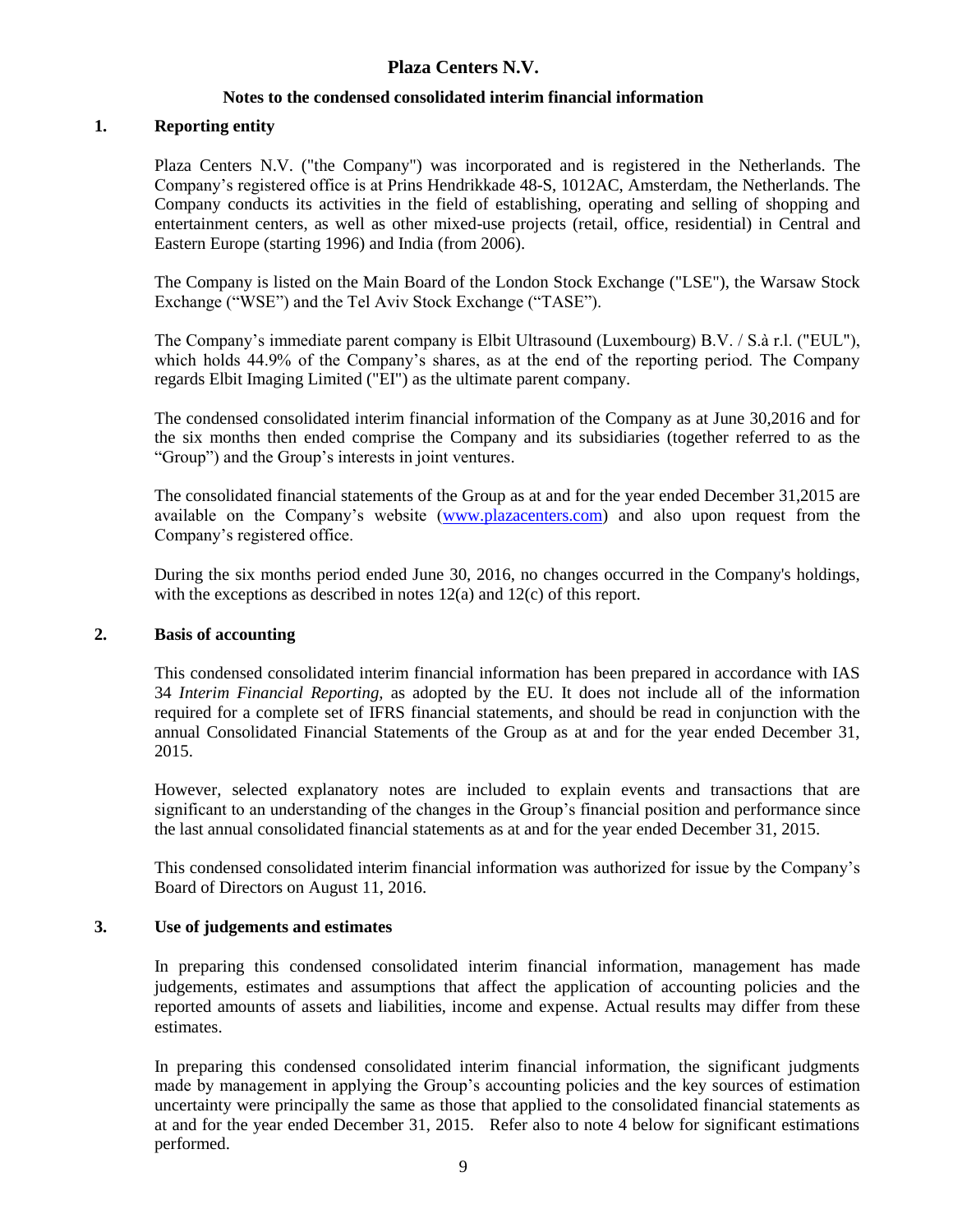#### **Notes to the condensed consolidated interim financial information**

#### **4. Going concern and liquidity position of the Company**

The condensed consolidated interim financial information have been prepared on a going concern basis, which assumes that the Group will be able to meet the mandatory repayment terms of banking facilities and it's debentures. Following the closing of the Company's restructuring plan ("the Plan" in this note), the Company's condensed consolidated interim financial information included liabilities to bondholder's in the aggregate principal amount of EUR 197 million. The following table sets forth the cash flows forecast of the Company until the end of 2017 in order to achieve the abovementioned repayments, as they fall due.

According to the Plan, if until December 1, 2016 the Company manages to repay its principal of debentures in the amount of NIS 434 million (EUR 101 million), then the remaining principal payments shall be deferred for an additional year ("the Deferral"). Since the Plan entered into effect, until June 30, 2016, the Company has repaid circa NIS 104 million (EUR 24 million) out of the debentures. The remaining NIS 330 million (EUR 77 million) of the bonds principal (through selling of its assets), together with the interest of approximately EUR 6.5 million are still to be paid up to December 1, 2016, if the Company is to achieve the abovementioned condition in the Plan.

Since part of the series B debentures are held in treasury (refer to note 12(i)), the total required net principal repayment in 2016 in order to achieve the Deferral is NIS 322 million (EUR 75.2 million).

Achieving this condition depends, to a considerable degree, on the Group's ability to dispose assets and collect cash proceeds of at least of EUR 72 million by December 1, 2016, as described below.

If the Company is unable to achieve the abovementioned Deferral by December 1, 2016, then the mandatory principal repayment and interest due in December 2016, July 2017 and December 2017 will be NIS 84 million (EUR 19.5 million), NIS 135 million (EUR 31.5 million) and NIS 335 million (EUR 78.2 million), respectively. The amounts do not include any 75% mandatory repayment of every sale.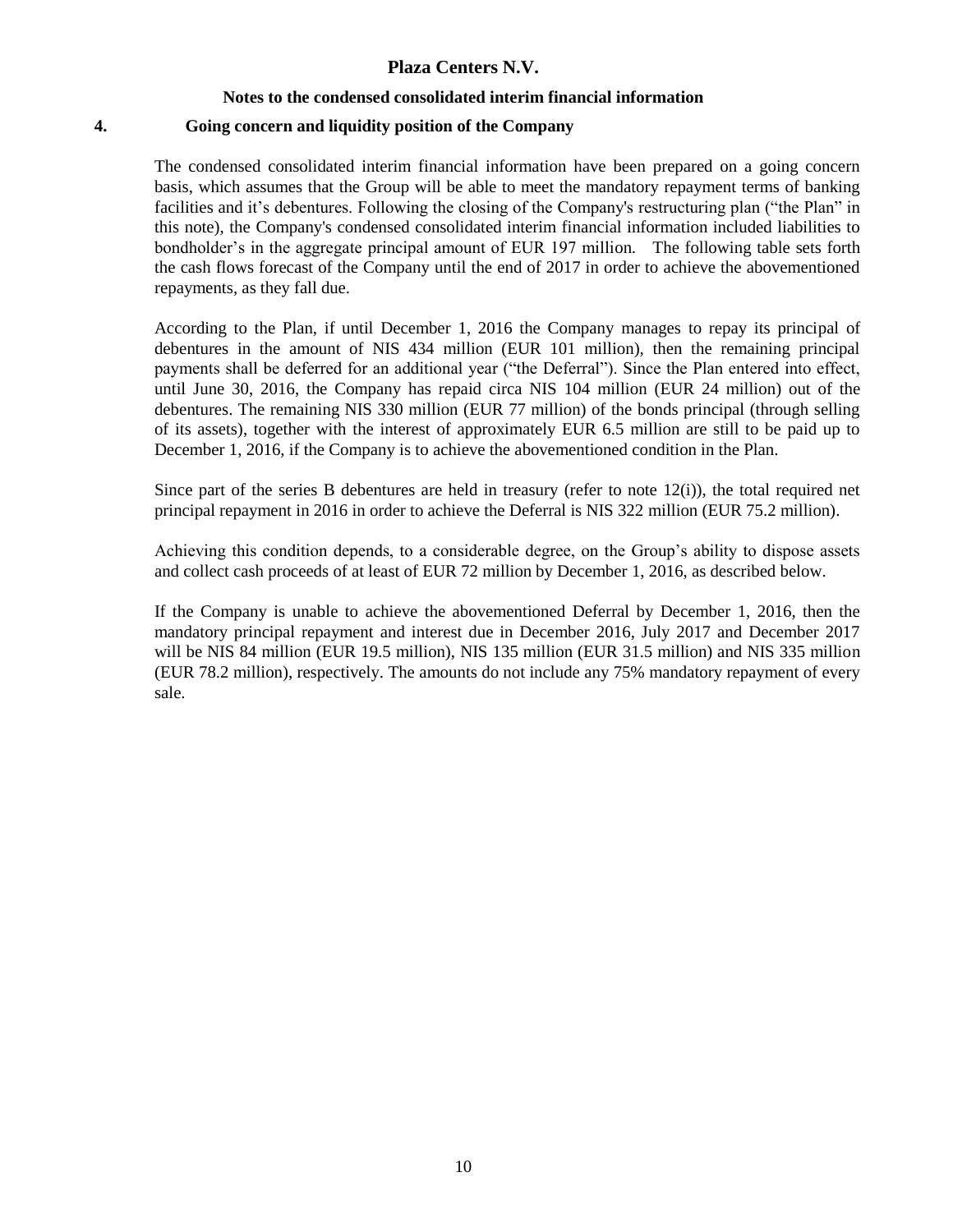#### **Notes to the condensed consolidated interim financial information**

#### **4. Going concern and liquidity position of the Company (cont.)**

As the Company's primary objective is to obtain the Deferral, it has therefore reclassified this minimum net amount to current liabilities. The scenario below reflects the Company's approved business plan until December 31, 2017:

|                                                                    | <b>Expected cash flow (in MEUR)</b>                  |                                         |
|--------------------------------------------------------------------|------------------------------------------------------|-----------------------------------------|
|                                                                    | In the six months ending<br><b>December 31, 2016</b> | In the year ending<br>December 31, 2017 |
| Opening balance of consolidated cash (1)                           | 25                                                   |                                         |
| Sources of cash during the period                                  |                                                      |                                         |
| Net proceeds from disposal of operating shopping centers (2)       | 63                                                   | 47                                      |
| Proceeds from disposal of plots held (3)                           | 9                                                    | 47                                      |
| Net operating income from shopping centers (4)                     | 6                                                    | 6                                       |
| Total sources expected                                             | 103                                                  | 107                                     |
| Uses of cash during the period                                     |                                                      |                                         |
| Principal repayment of debentures, net (5)                         | (75)                                                 | (70)                                    |
| Interest repayment of debentures, net                              | (7)                                                  | (7)                                     |
| Investment in projects under construction (6)                      | (8)                                                  | (4)                                     |
| Repayment of bank facilities in subsidiaries (principal +interest) | (3)                                                  | (2)                                     |
| General and administrative expenses                                | (3)                                                  | (5)                                     |
| Total uses expected                                                | (96)                                                 | (88)                                    |
| Closing balance of consolidated cash (7)                           | 7                                                    | 19                                      |

(1) Opening balance – as appeared in this condensed consolidated interim statement of financial position, including restricted cash (which will be released upon the disposal of the operating shopping centers).

(2) 2016 – Expected net payment from the selling of three shopping centers (Riga, Suwalki and Torun - refer to notes 12(b) and 13(a)). 2017 - expected mainly from the sale of Belgrade Plaza (Visnjicka project)

- (3) 2016 The Company expects extensive disposal of it plots held in CEE and in India. Main 2016 disposal are expected in India and Greece. 2017 – Main plots disposal is due to India and Poland.
- (4) As the operating shopping centers are to be disposed of in 2016, in 2017 Net Operating Income is generated from the Belgrade Plaza (Visnjicka) shopping center to be opened in the first half of 2017.
- (5) 2016 This reflects the gross amount of EUR 77 million to be paid based on forecast disposal proceeds, net of the expected repayment of debentures series B bonds held in treasury in the amount of EUR 2 million.
- (6) 2016 Main investment in Belgrade Plaza and in Timisoara project (Romania). 2017 investment in Timisoara.
- (7) 2016 Immaterial restricted cash amounts. 2017 Including restricted cash in Visnjicka of EUR 3 million.

It should be noted, that the projected cash flow is based on the Company's forward-looking plans, assumptions, estimations, predictions and evaluations which rely on the information known to the Company at the time of the approval of this condensed consolidated interim financial information (collectively, the "Assumptions").

The materialization, occurrence, consummation and execution of the events and transactions and of the assumptions on which the projected cash flow is based, including with respect to the proceeds and timing thereof, although probable, are not certain and are subject to factors beyond the Company's control as well as to the consents and approvals of third parties and certain risks factors. Therefore, delays in the realization of the Company's assets and investments or realization at lower price than expected by the Company's, as well as any other deviation from the Company's Assumptions, could have an adverse effect on the Company's cash flows and the Company's ability to service its indebtedness in a timely manner.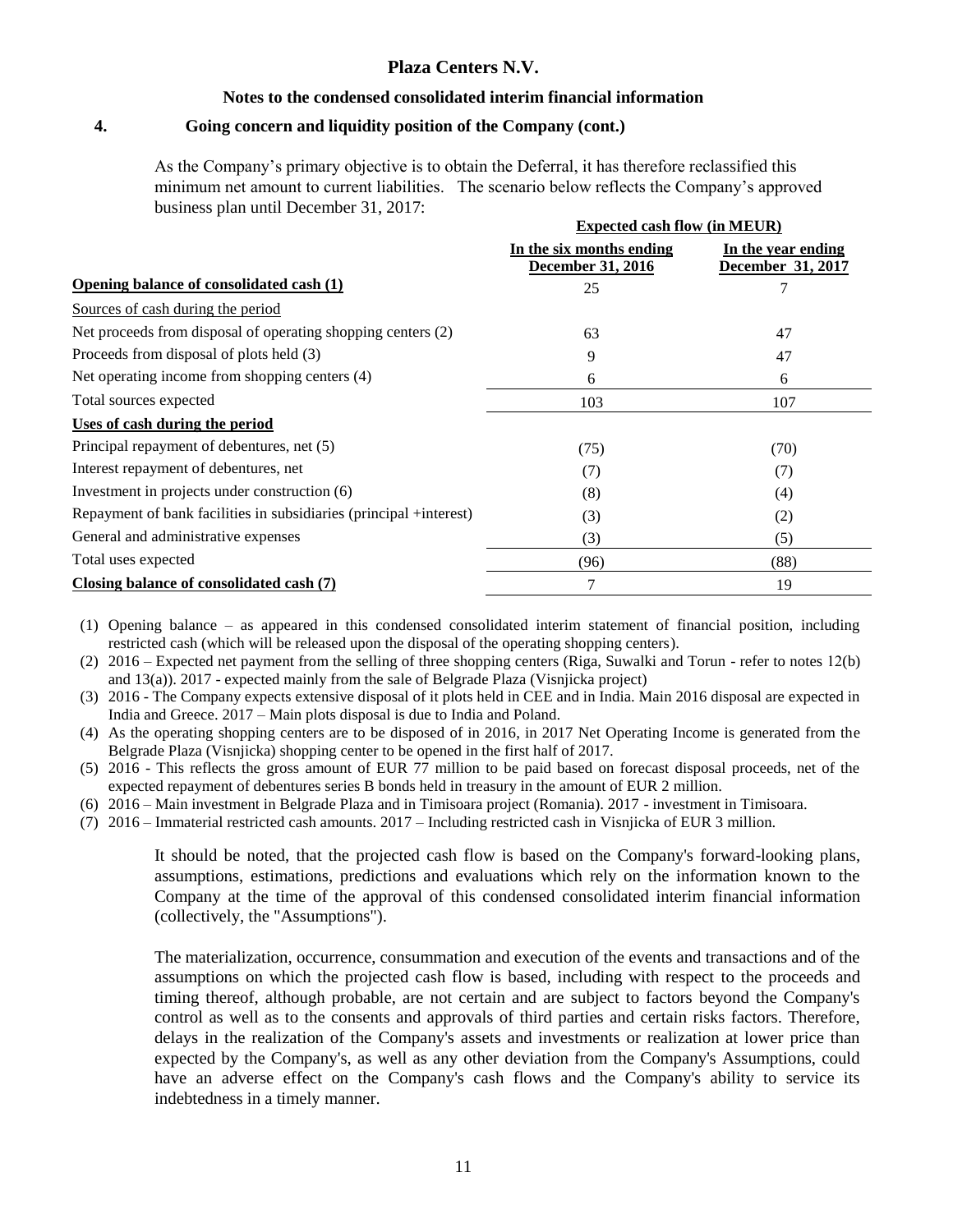## **Notes to the condensed consolidated interim financial information**

# **5. Casa radio note**

## a. General

In 2006 the Company entered into an agreement according to which it acquired 75% interest in a company ("Project SPV") which under a Public-Private Partnership agreement ("PPP") with the Government of Romania is to develop the Casa radio site in central Bucharest ("Project"). After signing the PPP agreement, the Company holds indirectly 75% of the shares in the Project SPV, the remaining 25% are held by the Romanian authorities (15%) and another third party (10%).

As part of the PPP, the Project SPV was granted with development and exploitation rights in relation to the site for a period of 49 years, starting December 2006. As part of its obligations under the PPP, the Project SPV has committed to construct a Public Authority Building ("PAB") measuring approximately 11.000 square meters for the Romanian Government at its own cost.

Large scale demolition, design and foundation works were performed on the construction site which amounted to circa EUR 85 million until 2010, when current construction and development were put on hold due to lack of progress in the renegotiation of the PPP Contract with the Authorities (refer to point c below) and the Global financial crisis. These circumstances (and mainly the avoidance of the Romanian Authorities to deal with the issues specified below) caused the Project SPV to not meet the development timeline of the Project, as specified in the PPP. However, the Company is in the opinion that it has sufficient justifications for the delays in this timeline, as generally described below.

## b. Obtaining of the Detailed Urban Plan ("PUD") permit

The Project SPV obtained the PUD related to this project in September 2012. Furthermore, on 13 December 2012, the Court took note of the waiver of the claim submitted by certain plaintiffs and rejected the litigation aiming to cancel the approval of the Zonal Urban Plan ("PUZ") related to the Project. The court decision is irrevocable.

As the PUD is based on the PUZ, the risk that the PUD would be cancelled as a result of the cancellation of the PUZ was removed following the date when the PUZ was cleared in court on December 13, 2012.

# c. Discussions with Authorities on construction time table deferral

As a result of point b above, following the Court decision, the Project SPV was required to submit a request for building permits within 60 days from the approval date of the PUZ/PUD and commence development of its project within 60 days after obtaining the building permit.

However, due to substantial differences between the approved PUD and stipulations in the PPP Contract as well as changes in the EU directives concerning buildings used by Public Authorities, and in order to ensure a construction process that will be adjusted to current market conditions, the Project SPV started preliminary discussions with the Romanian Authorities (which is both a shareholder of the Project SPV and a party to the PPP) regarding the future development of the project.

The Project SPV also officially notified the Romanian Authorities of its wish to renegotiate the existing PPP contract on items such as time table, structure and milestones (e.g., the construction of the Public Authority Building ("PAB"), whose' estimated costs are provisioned for in this interim financial information- refer to paragraph e below). The Company estimates that although there is no formal obligation for the Romanian Authorities to renegotiate the PPP agreement, such obligation is expressly provided for the situation when extraordinary economic circumstances arise.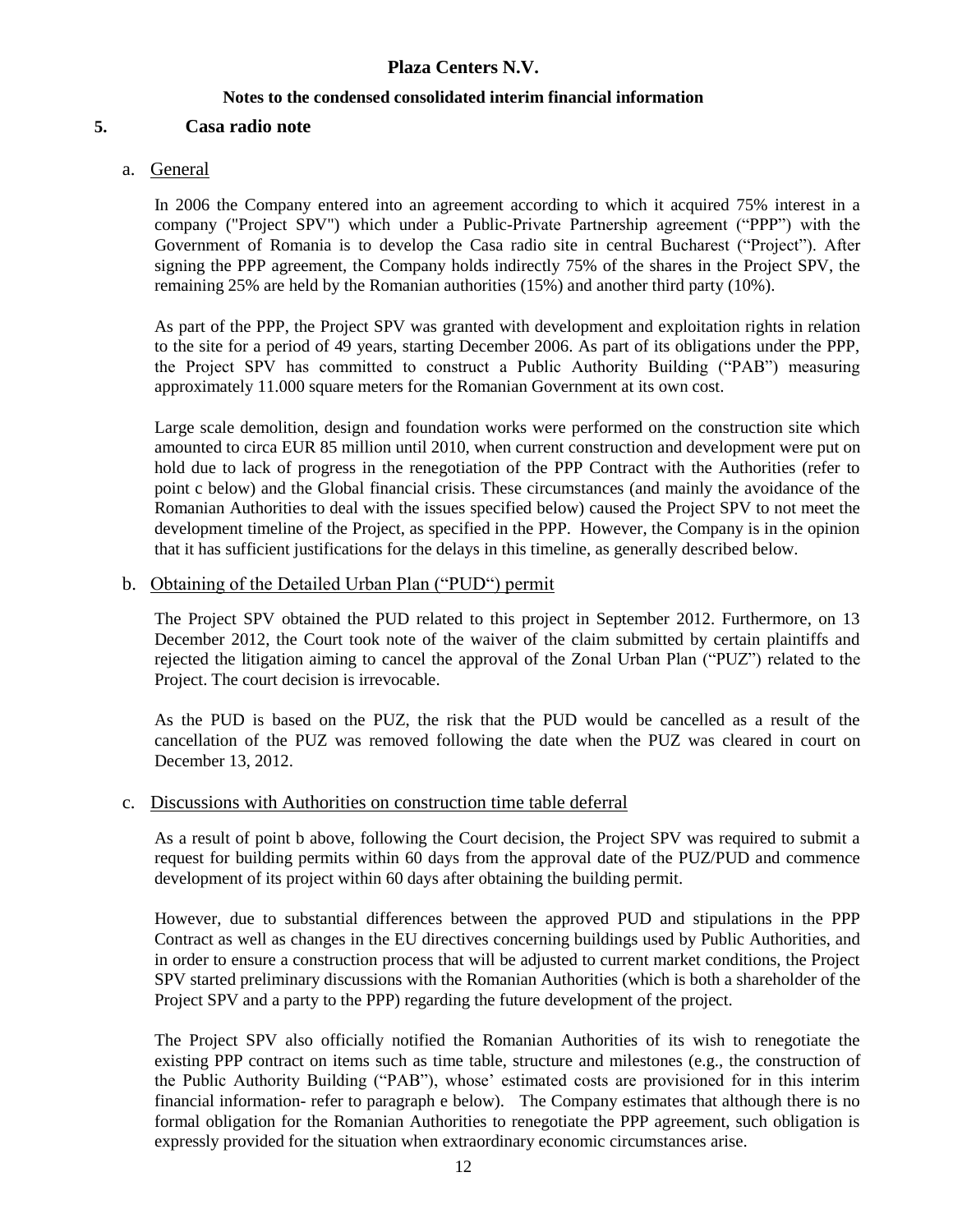### **Notes to the condensed consolidated interim financial information**

# **5. Casa radio note (cont.)**

## d. Co-operation with the Romanian Authorities regarding potential irregularities

The Board and Management have become aware of certain issues with respect to certain agreements that were executed in the past in connection with the Project. In order to address this matter, the Board has appointed the chairman of the Audit Committee to investigate the matters internally and have also appointed independent law firms to perform an independent review of the matters raised.

The Company has approached and is co-operating fully with the relevant Romanian Authorities regarding the matters that have come to its attention and it has submitted its findings in March 2016 to the Romanian Authorities. As this process is still on-going, the Company in unable to comment on any details related to this matter. Management is currently unable to estimate (based on legal advice received) any impact on the carrying value of the Project potentially resulting from this matter.

### e. Provision in respect of PAB

As mentioned in point a above, when the Company entered into an agreement to acquire 75% interest in the Project SPV it assumed a commitment to construct the PAB at its own costs for the benefit of the Romanian Government. Consequently, the Company had recorded a provision in the amount of EUR 17.1 million in respect of the construction of the PAB.

The Company utilized the amount of EUR 1.5 million out of this provision, and in 2015 a reduction in the provision in the amount of EUR 0.6 million was recorded in order to reflect updated budget changes in respect of the PAB.

Management believes that the current level of provision is an appropriate estimation in the current circumstances. Upon reaching concrete agreements with Authorities, the Company will be able to further update the provision.

### f. Summary

The circumstances described in subsection a through e above might lead to future claims, penalties, sanctions and/or, in extreme circumstances, termination of the PPP and annulment of the Company's rights in the Project by the Authorities.

# **6. Significant accounting policies**

The accounting policies applied by the Group in this condensed consolidated interim financial information are the same as those applied by the Group in its consolidated financial statements as at and for the year ended December 31, 2015.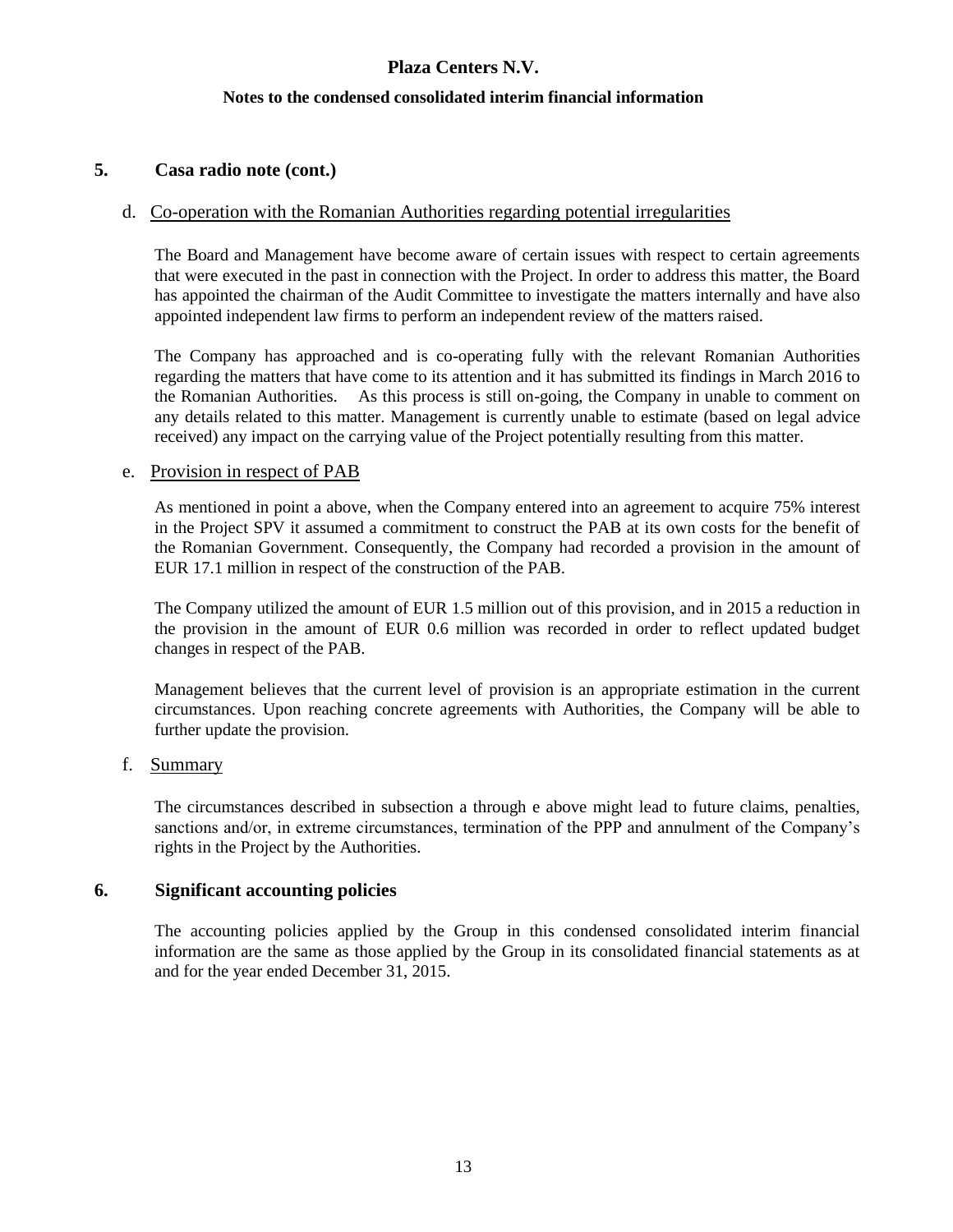#### **Notes to the condensed consolidated interim financial information**

### **7. Operating segments**

The Group comprises one main geographical segment: CEE. India ceased to be a geographical segment, following the sale of Koregaon park shopping center in 2015. The Group does not have reportable segments by product and services. In presenting information on the basis of geographical segments, segment revenue is based on the revenue resulting from either selling or operating of Trading Property geographically located in the relevant segment. None of the Group's tenants is accounting for more than 10% of the total revenue. Also, no revenue is derived in the Netherlands, where the Company is domiciled. Data regarding the geographical analysis in the six months period ended June 30, 2016 and 2015 is as follows:  $20$ 

|                                                                                      | June 30 |           |
|--------------------------------------------------------------------------------------|---------|-----------|
|                                                                                      | 2016    | 2015      |
| NOI in CEE $(1)$                                                                     | 8,036   | 8,313     |
| Sale of properties (Liberec – refer to note $12(a)$ )                                | (355)   |           |
| Income from operation/selling                                                        | 7,681   | 8,313     |
| Net finance costs                                                                    | (2,440) | (2,715)   |
| Net expenses from operation of other CEE assets (plots)                              | (376)   | (365)     |
| Other income, net                                                                    | 511     | 3,919     |
| Write-downs                                                                          |         | (5,180)   |
| Reportable CEE segment profit before tax                                             | 5,376   | 3,972     |
| Less - general and administrative                                                    | (3,056) | (3,943)   |
| <b>Results India</b>                                                                 | (223)   | (10, 564) |
| Unallocated finance costs (Dutch corporate level- mainly debentures<br>finance cost) | (7,894) | (25,205)  |
| Loss before income taxes                                                             | (5,797) | (35,740)  |
| Income tax expense                                                                   | (266)   | (253)     |
| Loss for the year                                                                    | (6,063) | (35,993)  |
| Assets and liabilities as at June 30, 2016                                           |         |           |
| Total CEE segment assets                                                             | 339,482 |           |
| Assets India                                                                         | 25,287  |           |
| Unallocated assets (Mainly Cash and other financial instruments                      |         |           |
| held on Dutch level)                                                                 | 23,636  |           |
| <b>Total assets</b>                                                                  | 388,405 |           |
| Segment liabilities                                                                  | 126,830 |           |
| Unallocated liabilities (Mainly debentures)                                          | 185,619 |           |
| <b>Total liabilities</b>                                                             | 312,449 |           |
| of which $Dolond$ $EID \leq 0$ million (2015 $EID \leq 0$ million)                   |         |           |

(1) Out of which Poland – EUR 6.0 million (2015 -EUR 6.0 million).

## **8. Financial risk management**

During the six months' period ended June 30, 2016 there were no changes in the Group's financial risk management. Objectives and policies are consistent with those disclosed in the consolidated financial statements as at and for the year ended December 31, 2015.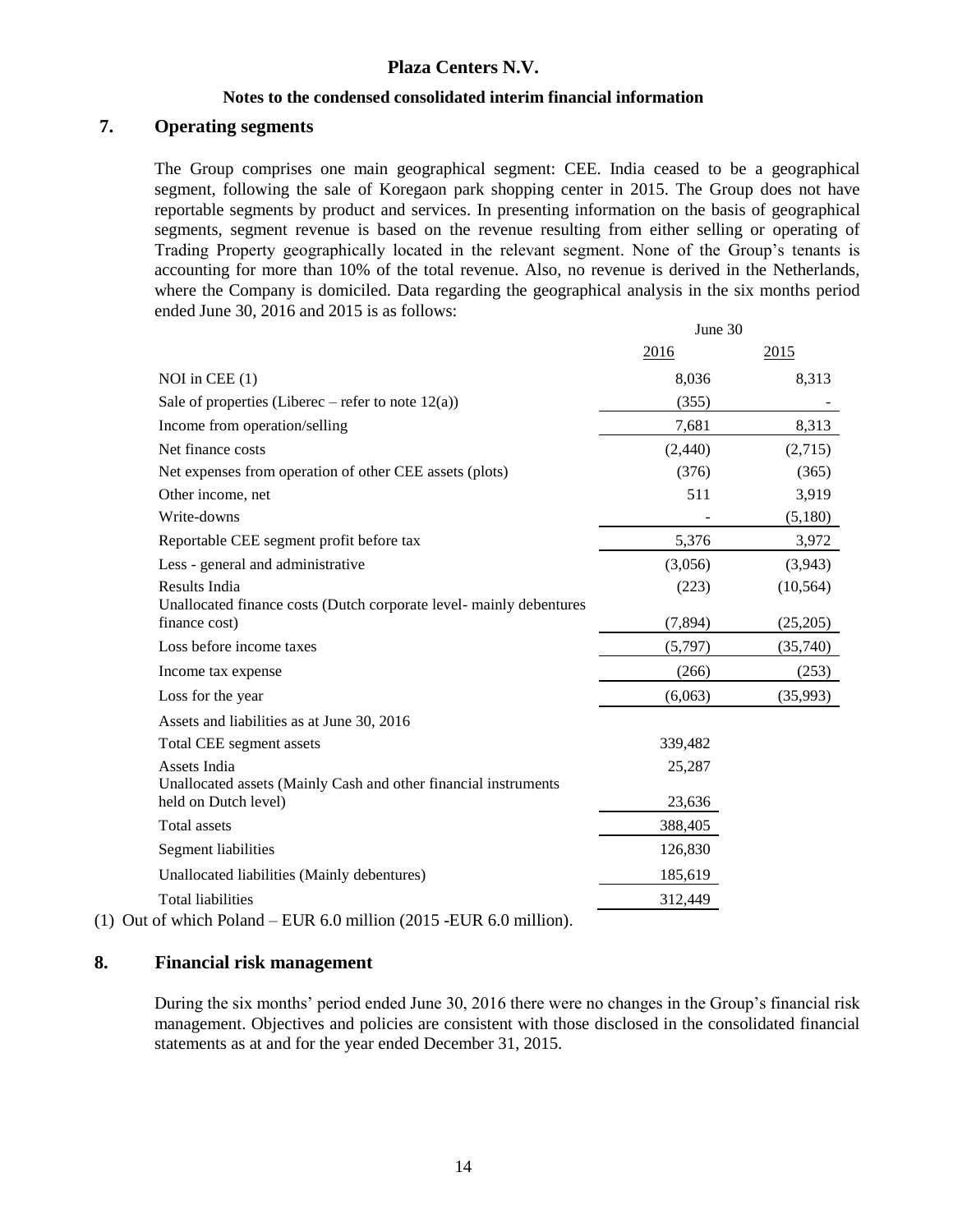### **Notes to the condensed consolidated interim financial information**

# **9. Financial instruments**

# **a. Carrying amounts and fair values**

In respect to the Company's financial instruments assets not presented at fair value, being mostly short term market interest bearing liquid balances, the Company believes that the carrying amount approximates its fair value. In respect of the Company's financial instruments liabilities:

For the Israeli debentures presented at amortized cost, a good approximation of the fair value would be the market quote of the relevant debenture, had they been measured at fair value.

|                                             | <b>Carrying amount</b> |         | <b>Fair value</b> |                 |
|---------------------------------------------|------------------------|---------|-------------------|-----------------|
|                                             | <b>Decembe</b>         |         |                   |                 |
|                                             | June 30                | r 31,   | June              | <b>December</b> |
|                                             | ,2016                  | 2015    | 30,2016           | 31, 2015        |
|                                             | $\epsilon$ 000'        |         |                   |                 |
| <b>Statement of financial position</b>      |                        |         |                   |                 |
| Debentures at amortized cost – Polish bonds | 12,172                 | 12,957  | 10,965            | 11,569          |
| Debentures A at amortized cost – Israeli    | 58,480                 | 59,072  | 49,245            | 50,172          |
| Debentures B at amortized cost – Israeli    | 111,862                | 109,560 | 90,221            | 91,614          |
| Total                                       | 182,514                | 181,589 | 150,431           | 153,355         |

The total contractual liability of the Debentures was EUR 197 million as at June 30, 2016. In respect of most of other non-listed borrowings, as most financing facilities are backed by real estate assets, and they bear floating interest rate, the Company has a basis to believe that the fair value of non-listed borrowings approximates the carrying amount.

# **b. Fair value hierarchy**

The table below analyses fair value measurements as at June 30, 2016 for financial assets and financial liabilities. These fair value measurements are categorised into different levels in the fair value hierarchy based on the inputs to valuation techniques used. The different levels are defined as follows:

- Level 1: quoted prices (unadjusted) in active markets for identical assets or liabilities that the Group can access at the measurement date.
- Level 2: inputs other than quoted prices included within Level 1 that are observable for the asset or liability, either directly or indirectly.
- Level 3: unobservable inputs for the asset or liability

|                                     |                 | <b>Level</b> |              |
|-------------------------------------|-----------------|--------------|--------------|
|                                     | Level 1 Level 2 |              | <b>Total</b> |
|                                     | $\epsilon$ 000' |              |              |
| <b>Short term liabilities</b>       |                 |              |              |
| Derivative                          |                 | 379          | 379          |
| Long term liabilities<br>Derivative |                 | 307          | 307          |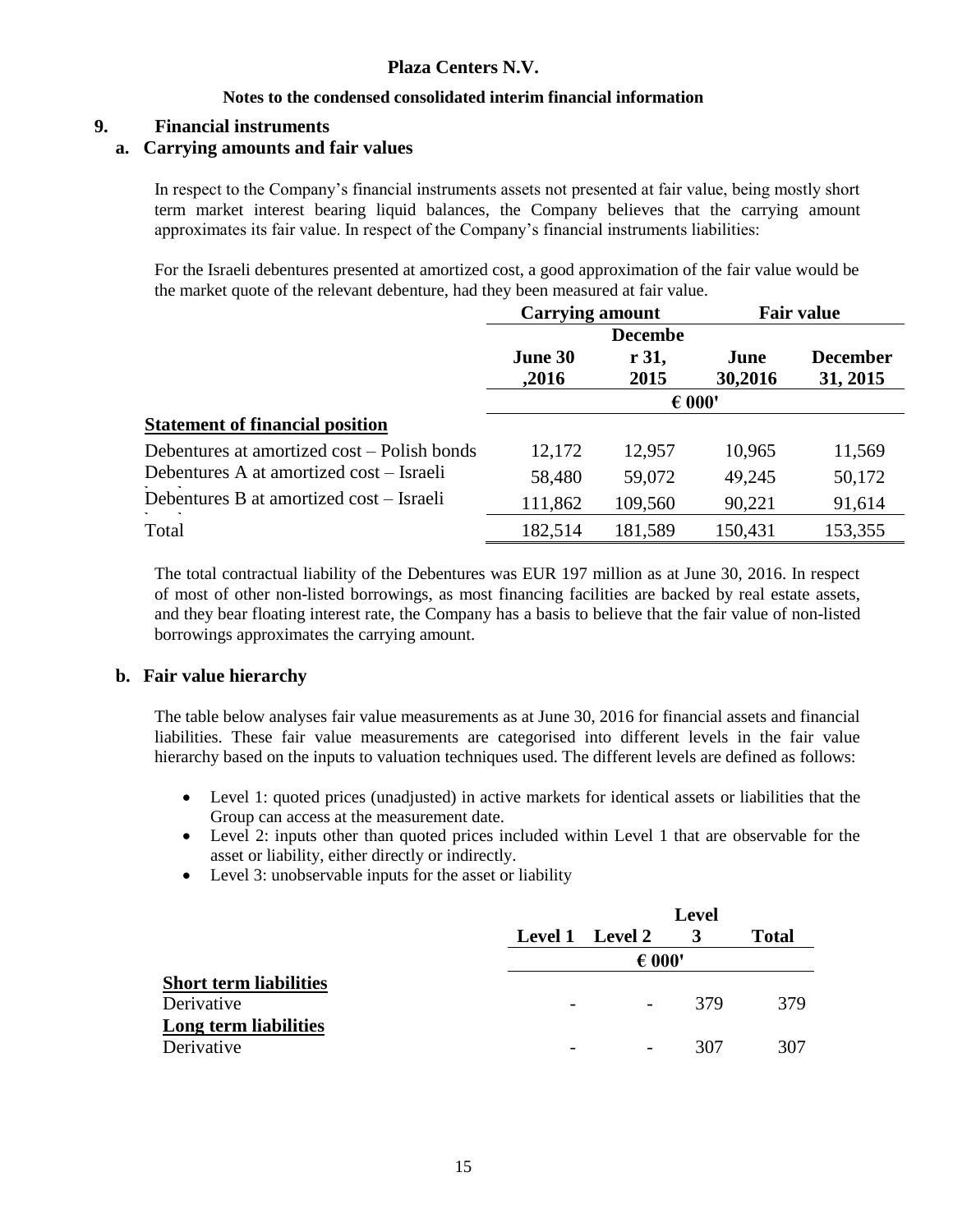## **Notes to the condensed consolidated interim financial information**

## **10. Income tax**

The group calculates the period income tax using the tax rate that would be applicable to the expected total annual earnings.

The Group's consolidated effective tax rate in respect of continuing operations for the six months period ended June 30, 2016 was -5%(six months period ended June 30, 2015: -1%) .

## **11. Related parties**

|                                        | <b>June 30,</b><br>2016 | December 31,<br>2015 |  |
|----------------------------------------|-------------------------|----------------------|--|
|                                        | $\epsilon$ 000'         |                      |  |
| <b>Statement of financial position</b> |                         |                      |  |
| Long term receivables - EI             | 2,869                   | 2,828                |  |
| Trade and other payables               | 127                     | 109                  |  |
|                                        |                         |                      |  |

|                                                                   | For the six months period ended<br><b>June 30,</b> |                 |
|-------------------------------------------------------------------|----------------------------------------------------|-----------------|
|                                                                   | 2016                                               | 2015            |
|                                                                   | $\epsilon$ 000'                                    | $\epsilon$ 000' |
| <b>Statement of profit or loss</b>                                |                                                    |                 |
| Related parties – interest income on balance with EI              | 41                                                 |                 |
| Related parties – recharges from EI                               | (136)                                              | (103)           |
| Related parties – rental fees charged by EI subsidiary in Romania | (15)                                               | (30)            |

# **12. Significant events during the period**

### **a. Disposal of a shopping center in the Czech Republic**

On March 4, 2016 the Company signed an agreement to sell its subsidiary holding Liberec Plaza shopping center in the Czech Republic, for EUR 9.5 million in cash. The Company recorded a loss of EUR 350 thousands due to this transaction.

The disposal followed an agreement announced by the Company in September 2015 whereby a wholly owned subsidiary of the Company ("PCE") won a tender to buy the loan given to the holding and operating company for Liberec Plaza for EUR 8.5 million.

PCE received EUR 8.5 million on account of the bank loan it previously purchased. Out of EUR 1 million remaining proceeds, 75% was distributed to the Company's bondholders by the end of June 2016, in line with the Company's stated restructuring plan.

# **b. Sale of a shopping center in Latvia**

On May 16, 2016 one of the Company's subsidiaries, in which it has a 50% stake, has entered into a business sale agreement with respect to the sale of Riga Plaza shopping and entertainment centre in Riga, Latvia, to a global investment fund. The agreement reflects a value for the business of EUR 93.4 million, which is in line with the last reported carrying amount.

The sale of Riga Plaza is consistent with the Company's stated strategy to execute an orderly disposal of its non-core or mature assets in order to reduce Company debt levels and to bring its development projects to fruition.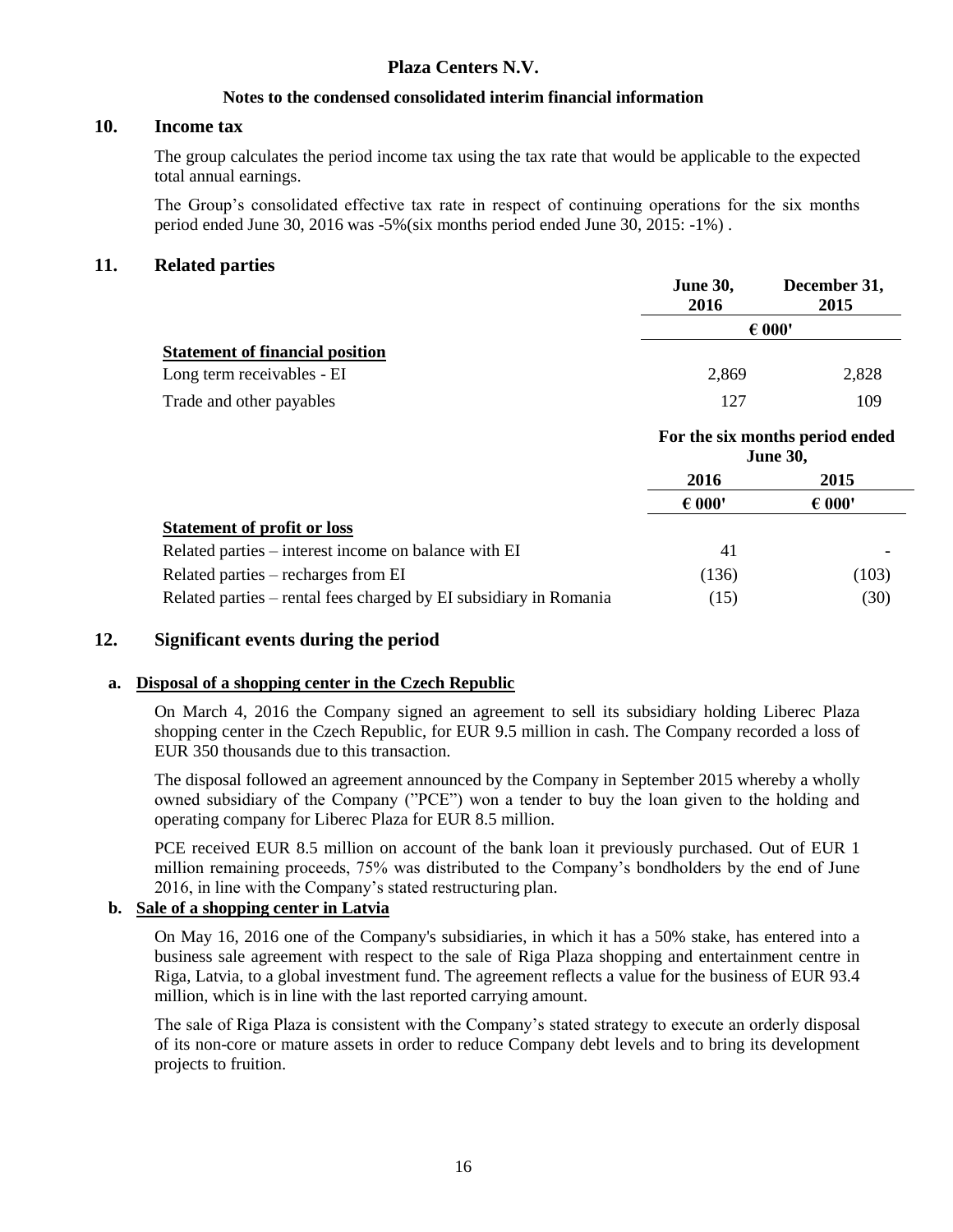## **Notes to the condensed consolidated interim financial information**

# **12. Significant events during the period (cont.)**

### **b. Sale of a shopping center in Latvia (cont.)**

In line with the Company's stated restructuring plan, 75% of the net cash proceeds from the Company's share of the sale of the business, after the repayment of the bank loan (circa EUR 55 million, reflecting 100%), will be distributed to the Company's bondholders within the quarter following the closing. The closing of the transaction is subject to several conditions precedent, all of which are expected to be fulfilled in the coming months.

In view of the above, the Company has reclassified the Investment in the equity accounted investee Diksna, which holds Riga Plaza as asset held for sale.

#### **c. Disposal of a plot in Belgrade, Serbia**

On May 17, 2016, the Company signed an agreement to sell its wholly owned subsidiary, which holds the "MUP" plot and related real estate in Belgrade, Serbia, for EUR 15.9 million in cash. The Company has recorded a gain of EUR 2.3 million from this transaction, included as other income in these reports.

Following the fulfilment of certain technical conditions that were met during June 2016, the purchaser paid EUR 11 million in cash to the Company. An additional EUR 0.3 million will be due before November 30, 2016 and the remaining EUR 4.6 million will be due within 15 months from the transaction closing date. Furthermore, the Company will also be entitled to an additional pending payment of EUR 0.6 million, on top of the EUR 15.9 million transaction consideration, once the purchaser successfully develops at least 69,000 sqm above ground.

Upon the receipt of each stage payment, in line with the Company's stated restructuring plan, 75% of the net cash proceeds will be distributed to the Company's bondholders in the following quarter.

### **d. Debt repayment agreement with financing bank of Zgorzelec Plaza shopping centre in Poland**

On June 30, 2016 the Company signed a Debt Repayment Agreement ("DRA") with the financing bank (the "Bank") of Zgorzelec Plaza Shopping Center in Poland.

As part of the DRA, the Company paid EUR 1.1 million (in escrow) to the financing bank of the Shopping Center and the financing bank deposited (in escrow) Release Letters for:

(i) releasing a mortgage in favour of the Bank from a plot of land of the Company in the city of Leszno, Poland;

(ii) releasing of a recourse right obligation (of EUR 1.1 million) under the corporate guarantee of the Company and an additional subsidiary of the Company;

- (iii) subordination agreement; and
- (iv) submission for enforcement on the loan

The DRA also states that the Company is obliged to make its best effort and cooperate with the Bank in trying to sell Zgorzelec Plaza Shopping Center. Simultaneous with this, the financing bank will seek a third party to be an Appointed Shareholder to purchase the shares of Zgorzelec Plaza Shopping Center for EUR 1.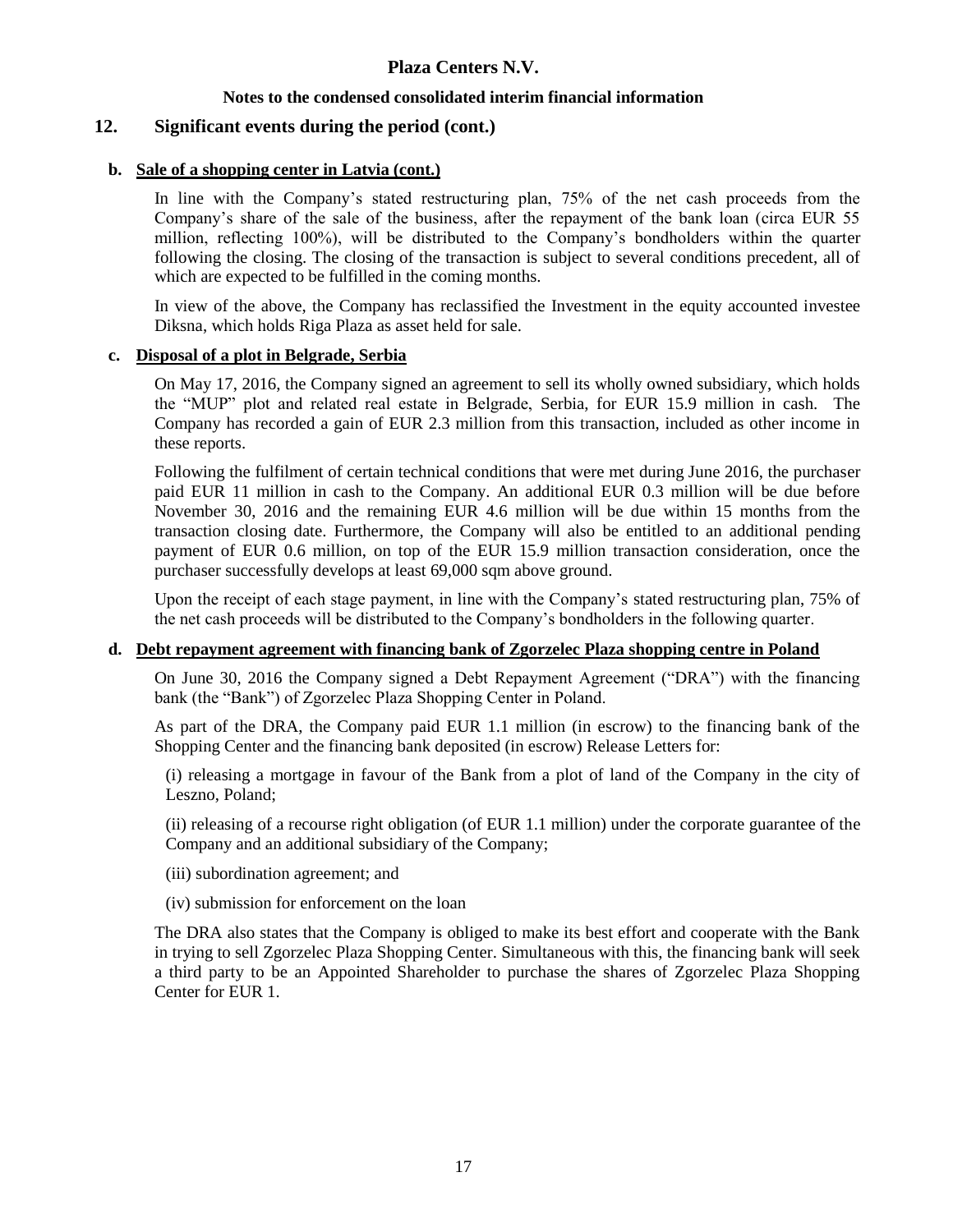# **Notes to the condensed consolidated interim financial information**

# **12. Significant events during the period (cont.)**

## **d. Debt repayment agreement with financing bank of Zgorzelec Plaza shopping centre in Poland (cont.)**

If a buyer or Appointed Shareholder is not found by 15 September 2016 the following steps will take place:

- the management of Zgorzelec Plaza Shopping Center will be transferred to an Appointed Manager elected by the Bank;
- the EUR1.1 million payment held in escrow will be transferred to the Bank; and
- the Release Letters will be given to the Company and the Company will stay as a silent shareholder in Zgorzelec Plaza Shopping Center until the end of 2016.

On conclusion of the transaction, the Company expects to lose its control over the project company holding Zgorzelec Shopping Center which will result in de-recognition of the assets and liabilities of the former subsidiary from the consolidated statement of financial position and recognizing a gain of circa EUR 10 million.

## **e. Development credit facility agreed for Belgrade Plaza (Visnjicka)**

On June 21, 2016 the Company signed a EUR 42.5 million loan agreement to support the development of Belgrade Plaza (Visnjicka) in the Serbian capital, Belgrade, from a consortium of banks led by the Hungarian bank OTP Bank Plc.

Belgrade Plaza is being developed on a 31,000 sqm plot of land owned by Plaza in Belgrade, the Capital of Serbia. Construction is already in advanced stages on the new shopping and entertainment centre and it is on schedule to open in the first half of 2017. Belgrade Plaza, which is currently over 50% pre-let, will comprise circa 32,000 sqm of GLA and will be anchored by a supermarket, a multiscreen cinema complex and major international brands.

In respect of Visnjicka project, the Company resumed the capitalization of non-specific borrowing costs as defined in IAS 23, and capitalized in the first six months of 2016 EUR 2.3 million of borrowing costs to the carrying amount of the project.

# **f. Disposal of a plot in Lodz, Poland**

On June 28, 2016 the Company signed an agreement for the sale of a 20,700 sqm plot of land in Lodz, Poland, to a residential developer, for EUR 2.4 million. The conditional agreement will be followed by a transfer agreement which is expected to be signed by the end of August 2016.

Located in Lodz city centre, the plot represents 63% of a wider 33,000 sqm site. 26% of the site was previously sold in two separate transactions completed in 2015 and 2016 for a total value of EUR 1.2 million. Following these transactions the Company still owns 4,000 sqm of space for future value realisation.

The sale of the Lodz residential plot is consistent with the Company's stated strategy to execute an orderly disposal of its non-core or mature assets, in order to reduce Company debt levels and to bring its development projects to fruition. On transfer, the Company expects to receive an initial payment of EUR 1.04 million, followed by EUR 0.18 million in November 2016, EUR 0.22 million in December 2016 and a final instalment of EUR 0.96 million in June 2017.

In line with the Company's stated restructuring plan, 75% of the net cash proceeds from the sale of the plot, will be distributed to the Company's bondholders within the quarter following the receipt of each cash payment.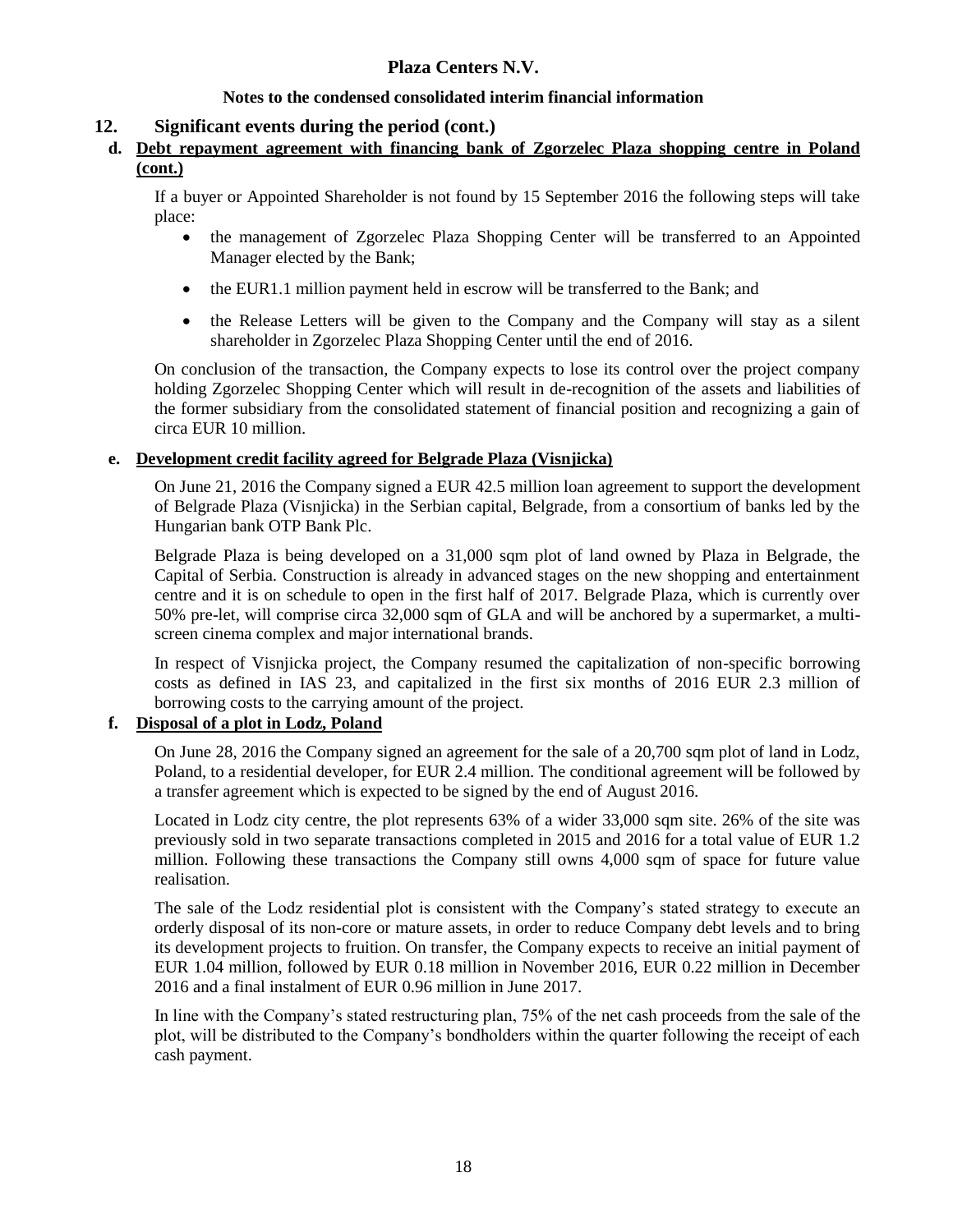## **Notes to the condensed consolidated interim financial information**

# **12. Significant events during the period (cont.)**

# **g. Disposal of a plot in Romania**

On March 24, 2016 the Company sold its 23,880 sqm site in Slatina, Romania for EUR 0.66 million, consistent with the asset's last reported book value. No gain or loss was recorded from this transaction.

In line with the Company's stated restructuring plan, 75% of the cash proceeds was distributed to the Company's bondholders by the end of June 2016 as an early repayment.

### **h. Pre-agreement to sell a plot in Greece**

On April 7, 2016 the Company signed a pre-agreement to sell its development land in Piraeus, near Athens, Greece, for EUR 4.7 million. The sale agreement with a third party developer is subject to certain conditions being met, including due diligence which has up to six months to complete. The purchaser has placed a corporate guarantee to secure the transaction for 10% of the consideration.

Upon completion of the disposal, in line with the Company's stated restructuring plan, 75% of the net cash proceeds will be distributed to the Company's bondholders.

## **i. Debentures held in treasury**

As of June 30, 2016, the Company holds through its wholly owned subsidiary NIS 14.4 million par value of series B debentures (adjusted par value of NIS 16.6 million (EUR 3.9 million)).

## **j. Update on covenants**

In respect of the Coverage Ratio Covenant ("CRC"), as defined in the restructuring plan, as at June 30, 2016 the CRC was 126%, in comparison with 118% minimum ratio required.

As at the end of the reporting period, all of the group's companies are in compliance with the entire loan covenants, with the exception of one bank facility in Romania totalling EUR 8 million, in which the Company negotiates with financial institution for obtaining of waiver, on all outstanding breaches.

### **k. Update on Bangalore project - India**

The National Green Tribunal ("NGT"), an Indian governmental tribunal established for dealing with cases relating to the environment, passed general directions on May 04, 2016 with respect to areas that should be treated as "no construction zones" due to its proximity to water reservoirs and water drains ("Order")

The restrictions in respect of the "no construction zone" are applicable to all construction projects.

The government of Karnataka had been directed to incorporate the above conditions in respect of all construction projects in the city of Bangalore including the Company's project with is adjacent to the Varthur lake and have several storm-water crossing it.

An appeal was filed before the Supreme Court of India against the Order. The Supreme Court has stayed the operation of certain portions of the Order. It is difficult to predict the amount of time that the Supreme Court of India will take to decide on the matter.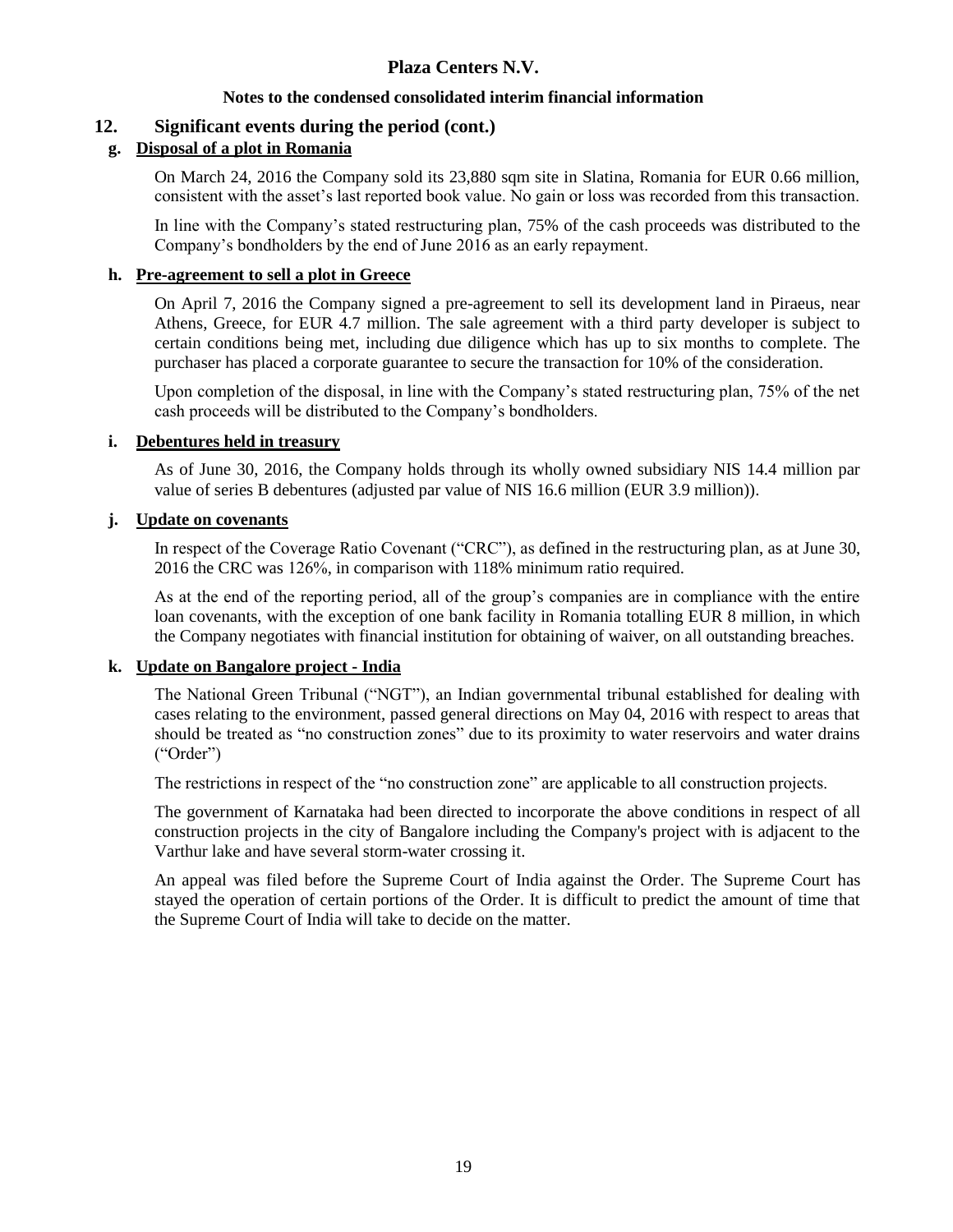# **Notes to the condensed consolidated interim financial information**

# **12. Significant events during the period (cont.)**

## **k. Update on Bangalore project – India (cont.)**

Accordingly, the impact of the Order on the Bangalore Project cannot be fully determined until the Supreme Court of India adjudicates upon the matter. It should also be noted that based on the Company's legal advice the Order only affects the setback from the storm-water drain, and would not in itself affect the floor space index available to developers to construct a project. As of June 30, 2016 and according with the Company's best estimate there will be no material effect on the carrying amount of the Bangalore Project as a result of the Order.

# **l. Issuance of a disclaimer by the Dutch statutory auditors in the Company's 2015 Dutch statutory financial statements.**

On May 18, 2016 the Company's 2015 Dutch statutory financials statements, required to be issued according to Dutch regulations ("Dutch Statutory Reports"), were issued with a disclaimer of opinion by the Dutch statutory auditor of the Company. The Dutch financial statements were approved by the shareholders for Dutch statutory compliance purposes [http://plazacenters.com/index.php?p=financial\\_reports\\_2016.](http://plazacenters.com/index.php?p=financial_reports_2016)

## **13. Events after the reporting period**

## **a. Details of negotiations on two assets disposal in Poland**

In the end of July 2016 the Company signed a non-binding Letter of Intent ("LOI") with a global investment fund (the "Purchaser") regarding the sale of the Torun Plaza and Suwałki Plaza shopping and entertainment centres in Poland (together the "Portfolio").

The Portfolio comprises a total of circa 60,000 sqm of Gross Lettable Area, of which Torun Plaza represents approximately 40,000 sqm and Suwalki Plaza approximately 20,000 sqm. The total agreed value of the Portfolio is EUR 121 million, subject to adjustments on the basis of the in place net operating income (the "NOI") and future NOI.

The disposal is currently expected to complete by the end of October 2016.

Under the current terms of the sale, the Portfolio will remain under the Company's management until 31 December 2017, during which time the Company will continue to implement its asset management plans to further optimise the tenant mix and improve the rental income and the NOI. At this point in time, there is no certainty that the transaction will be completed.

## **b. International Court of Arbitration ruling update**

On July 7, 2016, and further to the reference in the Company's 2015 annual report, following an extensive and lengthy legal procedure relating to a transaction agreement undertaken with Klepierre S.A. ("Klepierre") in 2004, the International Court of Arbitration has ruled that Plaza is liable for an indemnification claim totalling circa EUR 2 million, including costs arising from the legal process. A provision for such amount was made in these reports. The Company did not recognize any provision in respect to such claim in previous periods.

Since Klepierre is deemed a creditor under the Company's ongoing Restructuring Plan, payment of the principal amount due by the Company under the indemnification claim is deferred to July 2018. In the interim, the Company will continue to pursue the legal channels available to it in an effort to minimise the basis for such an indemnification claim.